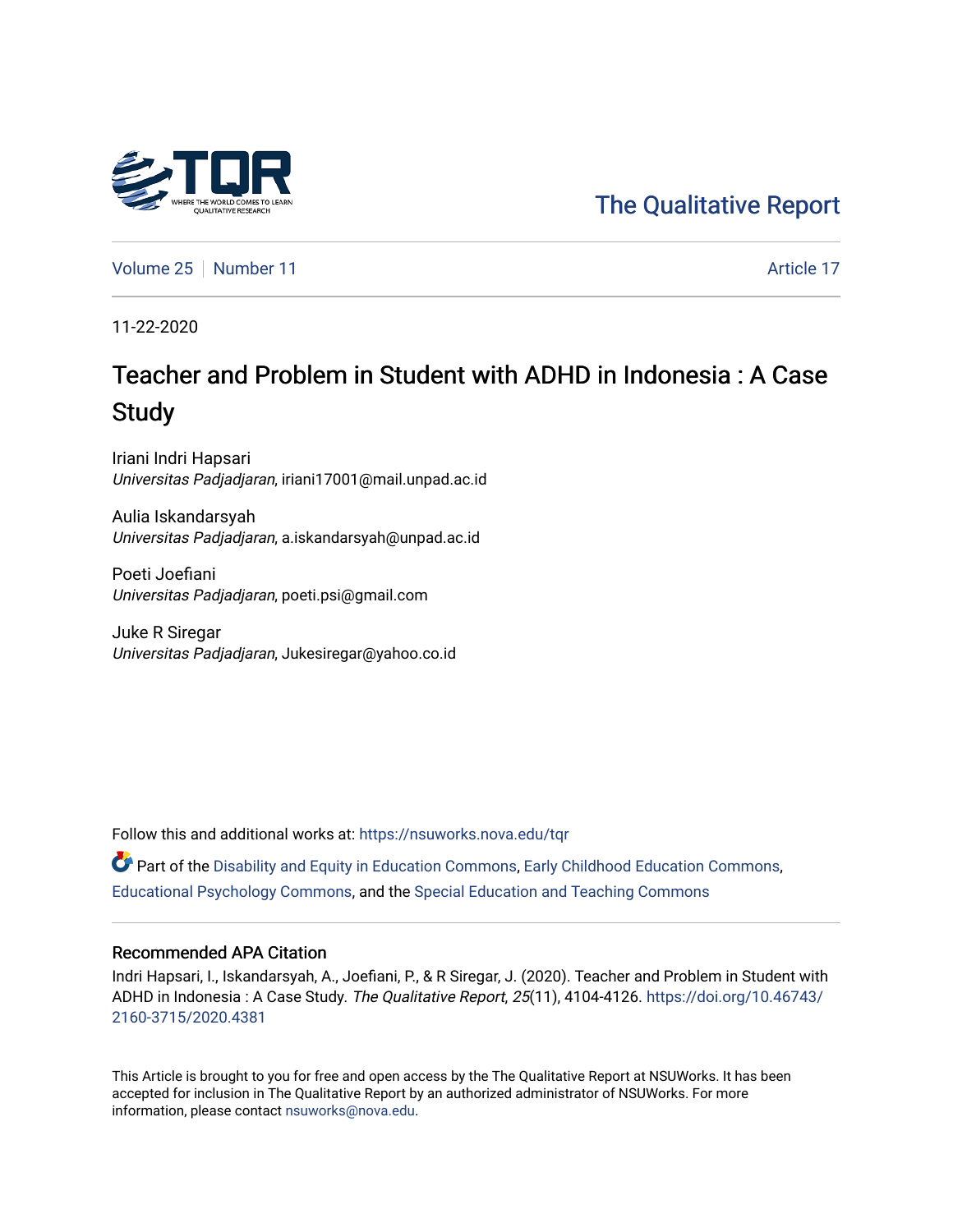

## Teacher and Problem in Student with ADHD in Indonesia : A Case Study

## **Abstract**

Students with ADHD (Attention Deficit Hyperactivity Disorder) often experience academic and social problems at school because of their behavior problems. The teacher becomes one of the main figures who can help students with ADHD in the school. However, research about problem in students with ADHD from teachers' perspective has limited empirical evidence in Indonesia. In the study, we explored the perception and experiences of teacher towards problem in students with ADHD and how teachers handle the problem in school. We conducted case study using semi-structured interview with purposive sampling technique for 38 elementary school teachers in Indonesia. We found that most teachers still lacking knowledge about ADHD. Students with ADHD had several problems including problem with themselves, problem in social relation, problem in academic, negative behavior problem, negative label from the surroundings problem. The teacher's intervention in dealing student with ADHD were using learning strategies, cooperation with parent and expert, arise awareness to the surrounding about ADHD and suggestion for doing treatment. Our study seeds light that teachers need to improve their knowledge and awareness by finding information about ADHD, understanding about problem in student with ADHD and how to handle the problem more appropriate to provide the best service for student with ADHD. Supporting policy from school and government is needed to provide training program for teachers to handle student with ADHD adequately.

## Keywords

Teachers, Students with ADHD, Elementary School, Indonesia, Case Study

## Creative Commons License



This work is licensed under a [Creative Commons Attribution-Noncommercial-Share Alike 4.0 International](https://creativecommons.org/licenses/by-nc-sa/4.0/)  [License](https://creativecommons.org/licenses/by-nc-sa/4.0/).

## Acknowledgements

The researchers extend their gratitude to Research, Technology and Higher Learning Ministry (KEMENRISTEKDIKTI) and Indonesia endowment fund for education, abbreviated as LPDP (Lembaga Pengelola Dana Pendidikan) from the Indonesian ministry of finance who have provided funding assistance in this study as part of a research dissertation in the form of a BUDI-DN a full-ride scholarship of Excellence for Indonesian Lecturers. Authors are also thankful for the valuable comments and suggestions made by editor and reviewer team of The Qualitative Report.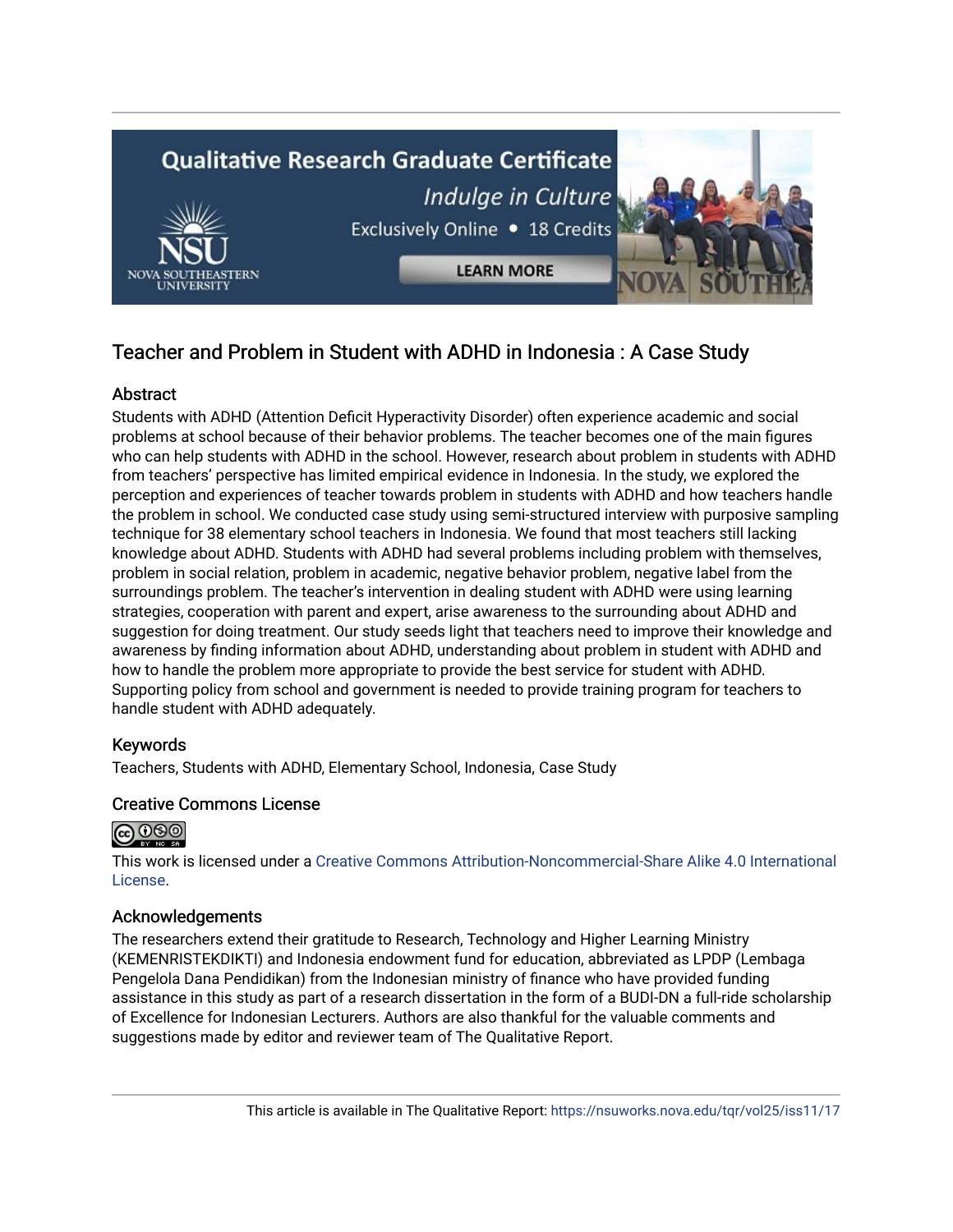

## **Teacher and Problem in Student with ADHD in Indonesia: A Case Study**

Iriani Indri Hapsari, Aulia Iskandarsyah, Poeti Joefiani, and Juke R Siregar Faculty of Psychology Universitas Padjadjaran, Indonesia

*Students with ADHD (Attention Deficit Hyperactivity Disorder) often experience academic and social problems at school because of their behavior problems. The teacher becomes one of the main figures who can help students with ADHD in the school. However, research about problem in students with ADHD from teachers' perspective has limited empirical evidence in Indonesia. In the study, we explored the perception and experiences of teacher towards problem in students with ADHD and how teachers handle the problem in school. We conducted case study using semi-structured interview with purposive sampling technique for 38 elementary school teachers in Indonesia. We found that most teachers still lacking knowledge about ADHD. Students with ADHD had several problems including problem with themselves, problem in social relation, problem in academic, negative behavior problem, negative label from the surroundings problem. The teacher's intervention in dealing student with ADHD were using learning strategies, cooperation with parent and expert, arise awareness to the surrounding about ADHD and suggestion for doing treatment. Our study seeds light that teachers need to improve their knowledge and awareness by finding information about ADHD, understanding about problem in student with ADHD and how to handle the problem more appropriate to provide the best service for student with ADHD. Supporting policy from school and government is needed to provide training program for teachers to handle student with ADHD adequately. Keywords: Teachers, Students with ADHD, Elementary School, Indonesia, Case Study*

Attention Deficit Hyperactivity Disorder (ADHD) is a neurodevelopmental disorder that is common children with an average of 2-7% in school aged, and 5% in global (Sayal et al., 2018). Based on DSM-5 or Diagnostic and Statistical Manual of Mental disorders - fifth edition, ADHD has three main characteristics as its symptoms, that is, inattention, hyperactivity, and impulsiveness (American Psychiatric Association [APA], 2013; Danielson et al., 2018a). These symptoms take the form of behaviors that occur in a variety of settings such as home and school that can affect the student's performance in social and educational terms until they reach adulthood if not handled properly. Some behavioral problems of ADHD include failing to focus on details, difficulty organizing tasks or activities, talkative, unable to remain silent, and unable to sit quietly in situations where they are expected to sit quietly (APA, 2013). ADHD is more common in male students than in female students (APA, 2013). ADHD requires challenging treatment every day because of the students' behavioral problems that tend to be aggressive and disturbing (APA, 2013). Behavioral problems that occur in students with ADHD generally appear at home and at school. Students with ADHD often receive discrimination or negative label from those around them because of their behavior problem (Lawrence et al., 2017; Mueller et al., 2012).

 Indonesia is a nation in southeast Asia. Basically, Indonesia has paid attention to education for all students without discrimination as outlined in the Law and government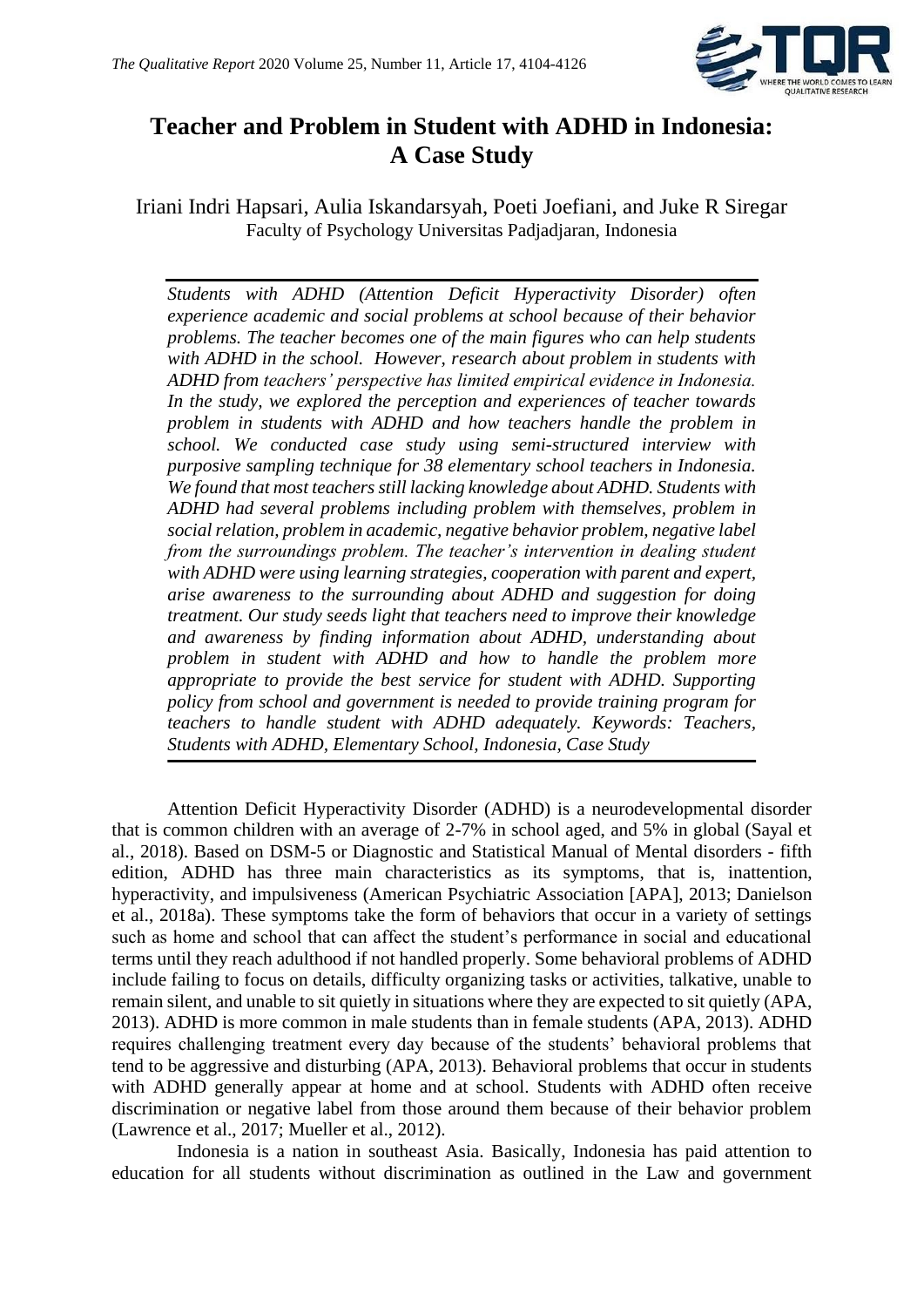regulations including students with ADHD and other special needs students. The Government of Indonesia efforts to develop equal education for all students without discrimination are contained in act of the republic of Indonesia Number 20 of 2003 concerning the National Education System Chapter IV Part One Article 5 Paragraph 1 which states that "every citizen has equal rights to receive a good quality education" (Act of the Republic of Indonesia on the National Education System, 2003, p. 2).

School support was the most common treatments received for children with ADHD (Danielson et al., 2018b). The teachers become an important figure for students, including students with ADHD, in helping them to adapt to the learning environment and socializing in the school environment (Linda, 2019; Sherman et al., 2008). Teachers morally and ethically play a role in helping to optimize student's development by paying attention to various aspects without discrimination, not only teaching obligations (Noddings, 2016). However, negative stigma is often given by teachers to ADHD students such as the expressing difficulty of teaching ADHD students, being pessimistic about the achievements of ADHD students which can affect the success and wellbeing of students in school (Bell, Long, Garvan, & Bussing, 2011; Mueller et al., 2012) Teacher experienced guilt and worry, while negotiating needs of students with ADHD (Lawrence et al., 2017). It is important for teacher to know and aware about student with ADHD in their school to minimize negative stigma from teacher and be more positive in perceiving student with ADHD.

Students with ADHD experience academic underachievement, poor academic performance, and educational problem. Behavior problem in classroom include school work problem including not finishing assignment, staying on task, organizing work, problem listening to instruction, forgetting to bring books (Hasan & Tripathi, 2014). They also experience social problems such as relationships with teachers and peers at school age (Martin, 2014; Taanila et al., 2014) and sometimes have emotional problems (Shaw et al., 2015). Problems in students with ADHD are a challenge for teacher in teaching them in the classroom to help them keep learning optimally. It is important to identify how teachers perceive problem in students with ADHD for more understanding and aware about the problem and they can handle the problem more appropriate.

The role of teachers in Indonesia is regulated in Law No.20 of 2003 and Law No. 14 of 2005, that is, the role of teachers as educators, instructors, mentors, directors, trainers, assessors, and evaluators of students (Mulyasa, 2007). Teachers as educators become role models and identification for students. Therefore, they need to understand various values, norms and have good personal quality standards. Teachers as instructors need to have knowledge and competence in teaching by following the development of science and technology. Teachers as supervisors have a role to guide students to be able to follow the learning process. Therefore, this role requires knowledge and the ability to build good cooperation with students. Teachers as directors have the role to develop the potential and good character of the students. Therefore, their students are better off to face real life in society. Teachers as trainers play a role to train students according to their potential. Therefore, teachers need to have knowledge and understand the characteristics and individual differences of their students. Furthermore, teachers as assessors means that teachers have the responsibility to evaluate student learning outcomes by conducting assessments.

Based on the explanation above, teachers need to have knowledge and understand the students' individual characteristics in order to develop the potential of students in line with their characteristics. Therefore, the learning process can be optimized by providing learning more precisely and guiding the students in order to minimize the obstacles or problems faced by students in the learning process. Moreover, regarding the students' behavior, they can feel as having more well being at their school, including for students who are diagnosed with ADHD. Thus, it is important to identify how far elementary school teachers in Indonesia have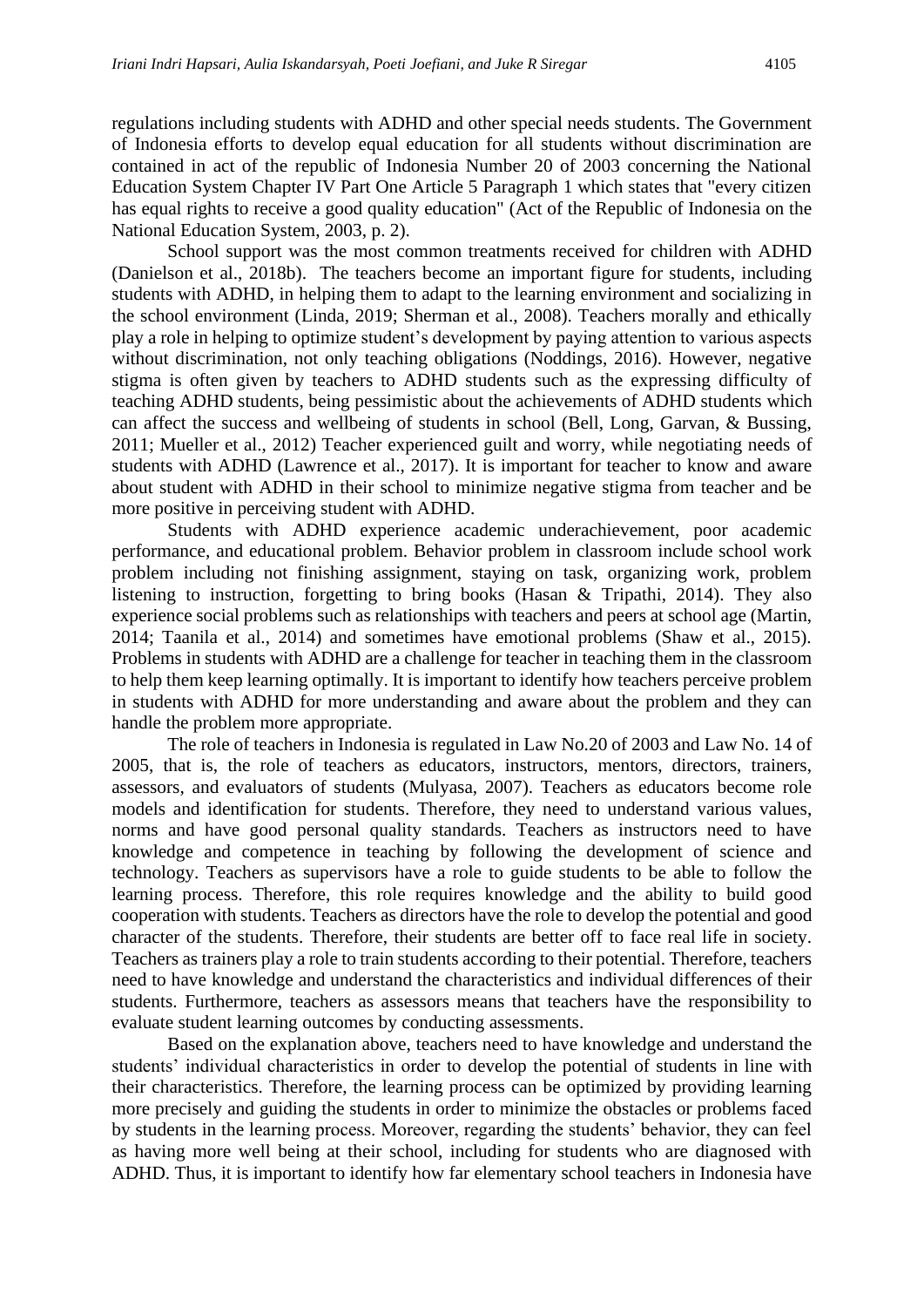knowledge in understanding the characteristics of children with ADHD, what experiences teachers face in schools related to problems that arise in children with ADHD, and what teachers usually do in dealing with the problems of children with ADHD in schools. This is paramount as an evaluation for teachers and the school to be able to further improve the quality of the role of teachers in schools. Therefore, students with ADHD at school can be more successful and feel their well being at school.

The purpose of this study was to investigate elementary school teachers' perception and experiences of problem in students with ADHD in Indonesia. Researchers would like to explore several point including elementary school teachers' knowledge about ADHD, problem of students with ADHD, and how elementary school teachers are dealing with the problem of children with ADHD based on their perception and experience in the elementary school in Indonesia. However, little is known about this research in Indonesia. The study plays an important role to get the description about elementary school teacher knowledge about ADHD, problems students with ADHD from teacher perspective and what teachers do to optimize in dealing with students with ADHD in school. This study can be useful to know the extent of elementary school teacher knowledge and awareness about students with ADHD and various problems that occur in student with ADHD in order to improve their role as teachers to empower success and wellbeing students with ADHD in school especially in Indonesia.

#### **Literature Review**

Students with ADHD in Indonesia are increasing in number each year along with the increasing public awareness about ADHD. In Indonesia, the prevalence of students with ADHD is based on research from Dwidjo Saputro, a prominent ADHD figure in Jakarta Indonesia, who reported that 26.2% of students aged 6-12 years have suspected ADHD and currently the number is increasing (Saputro, 2009). However, there are still many teachers who have not been able to understand the condition of students with ADHD. Based on several studies, the results show that students with ADHD generally feel less support from their teachers, since their relationships are less with their teachers (Ewe, 2019; Rogers et al., 2013). Teachers feel their competencies are considered lower than when dealing with non-ADHD students (Rogers et al., 2015). Teachers experience less cooperation, less emotional closeness, more conflict with their relation with ADHD students than non ADHD (Ewe, 2019). Teachers often give negative stigma and feel pessimistic about the achievements of students with ADHD, so students feel less satisfied and these feelings have an impact on behavioral problems in students with ADHD (Bell et al., 2011).

The teachers in the elementary school play an important role and become central in helping students learn optimally. Elementary school teachers need to understand and be able to identify students with ADHD from the beginning in order to meet their learning needs and treat them appropriately (Hasan & Tripathi, 2014). Teachers need sufficient knowledge and have good coping strategies in teaching students with ADHD in the classroom (Lawrence et al., 2017). Barkley (1998) explained that it would be difficult to be able to manage classrooms and implement a behavioral management program for students with ADHD if the teacher had low knowledge of ADHD regarding conditions, problems that arose, and the criteria in overcoming problems that arose. In fact, many teachers are still having misconceptions of ADHD (Sciutto et al., 2016). According to Al-Moghamsi's (2018) study, a dimension from the teachers' knowledge is the least in terms of treatment or what intervention needs to be done by the teacher in dealing with students with ADHD. The teachers do not understand how to appropriately handle students with ADHD, so these students become less optimal for learning in class (Ballantine, 2015). These conditions also occur in Indonesia based on a study by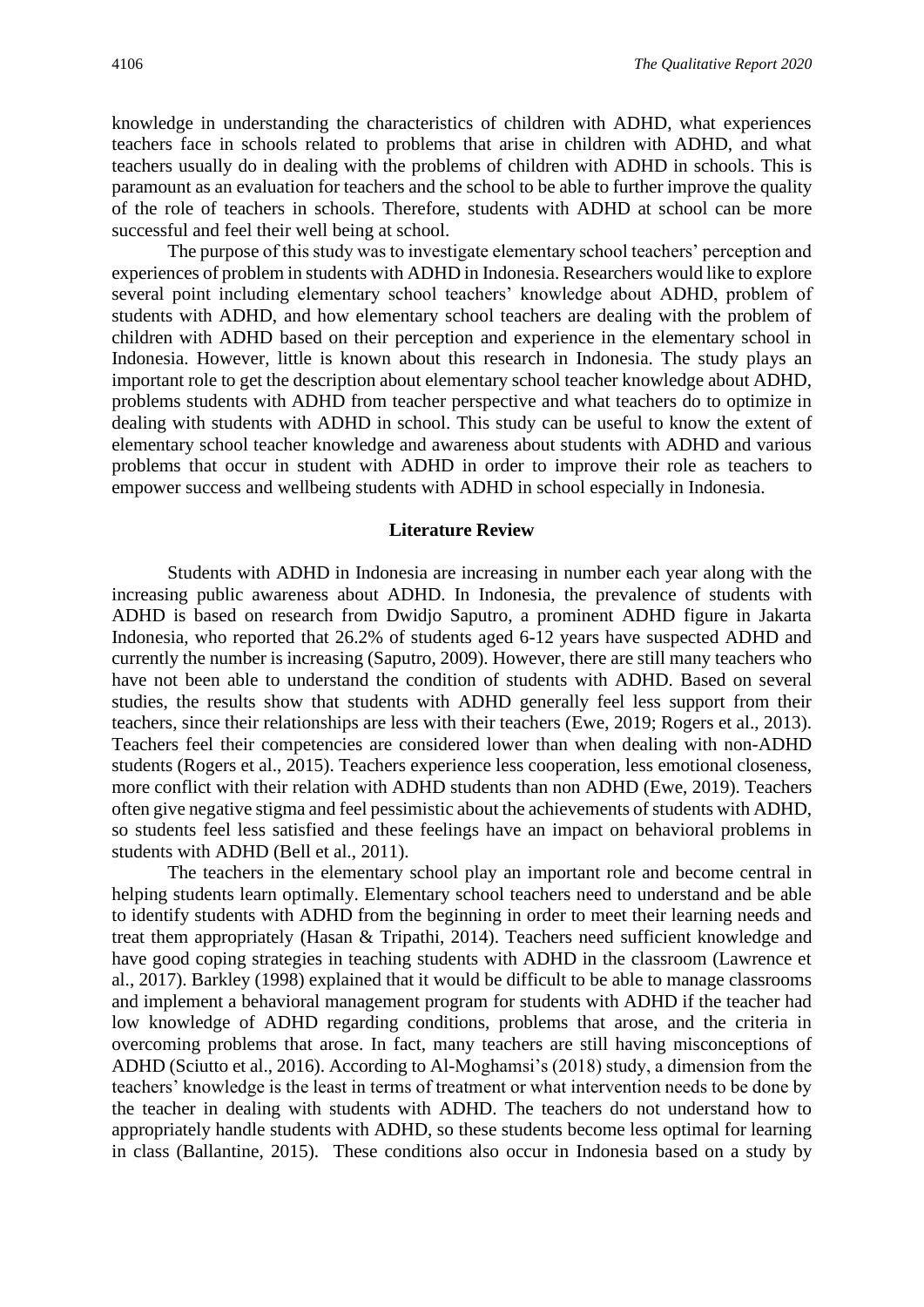Harsono and Wiguna (2014), which explains that the perception and understanding of teachers in Indonesia about ADHD is still relatively low, especially in elementary school teachers.

The impact of ADHD problem can be felt by the students themselves, their family, and their society. Teachers' rejection of students with ADHD poses a risk factor for not only school failure, but also peer rejection that can lead to low self esteem and loneliness (Ewe, 2019). Therefore, teacher as the main figure in classroom and school and who meet the students every day in day school need to understand the knowledge about ADHD, problem in the behavior of students with ADHD, and how to handle students with ADHD in the classroom more appropriately. Thus, it is very important to have the appropriate information on teachers' perspective about student with ADHD and their problems. Even though teachers have a close relation with their student in the classroom and can notice behavior problem of their student, there are not many literatures that study about it.

Why is it important to focus on a research in students with ADHD compared to other forms of disability (i.e., autism, mental retardation)? Research for ADHD students is still limited and it is difficult for teachers to compare behavior in students with ADHD and non ADHD or other forms of disability. This is because sometimes students with ADHD generally appear not different from other students non ADHD and subsequently other form of disability sometimes shows childlike behavior with ADHD such as not being able to focus and having hyperactivity. Therefore, there are many misconceptions about the detection of students with ADHD.

Based on Ewe (2019) systematic literature review, the study about he interaction between teacher and students with ADHD are using more quantitative study than qualitative study. The literature still lacks an in-depth contextual exploration of the perception and experience of elementary school teacher about students with ADHD especially regarding teacher knowledge, behavioral problem in students with ADHD, and what teachers do in dealing with the behavioral problem of students with ADHD in the classroom based on their perceptions and their experiences.

Therefore, based on the introduction and review of literature, this study identifies more about the perceptions and experiences of teachers in teaching students with ADHD in the elementary school level especially related to the problem in students with ADHD. Therefore, we used the following questions to guide our research:

- 1) What are 38 elementary school teachers' perceptions and experiences related to knowledge about what ADHD is?
- 2) What are 38 elementary school teachers' perceptions and experiences about various problems that occur in students with ADHD?
- 3) What are 38 elementary school teachers' perceptions and experiences of how to deal with students with ADHD in schools?

The exploration of teachers' perception and experiences about problem in students with ADHD in elementary school was performed through a qualitative enquiry to find the unique experience from teacher about students with ADHD. Qualitative approach has now become more fully incorporated across many areas of psychology (Willig & Rogers, 2008). Qualitative research has been proven beneficial in exploring the experience of the participant's perspective, setting, culture, and provide an opportunity for alternative views to be expressed (Yardley, 2017). Qualitative method allows for an exploration from the informants' point of view, which in this study is teachers' perspective about students with disability including students with ADHD (Hong, 2008; Sharma & Dunay, 2018). The current study aimed to contribute to the teachers' cross cultural perspective toward students with ADHD literature and further to provide Indonesian stakeholders (researchers, health practice, teacher and school, government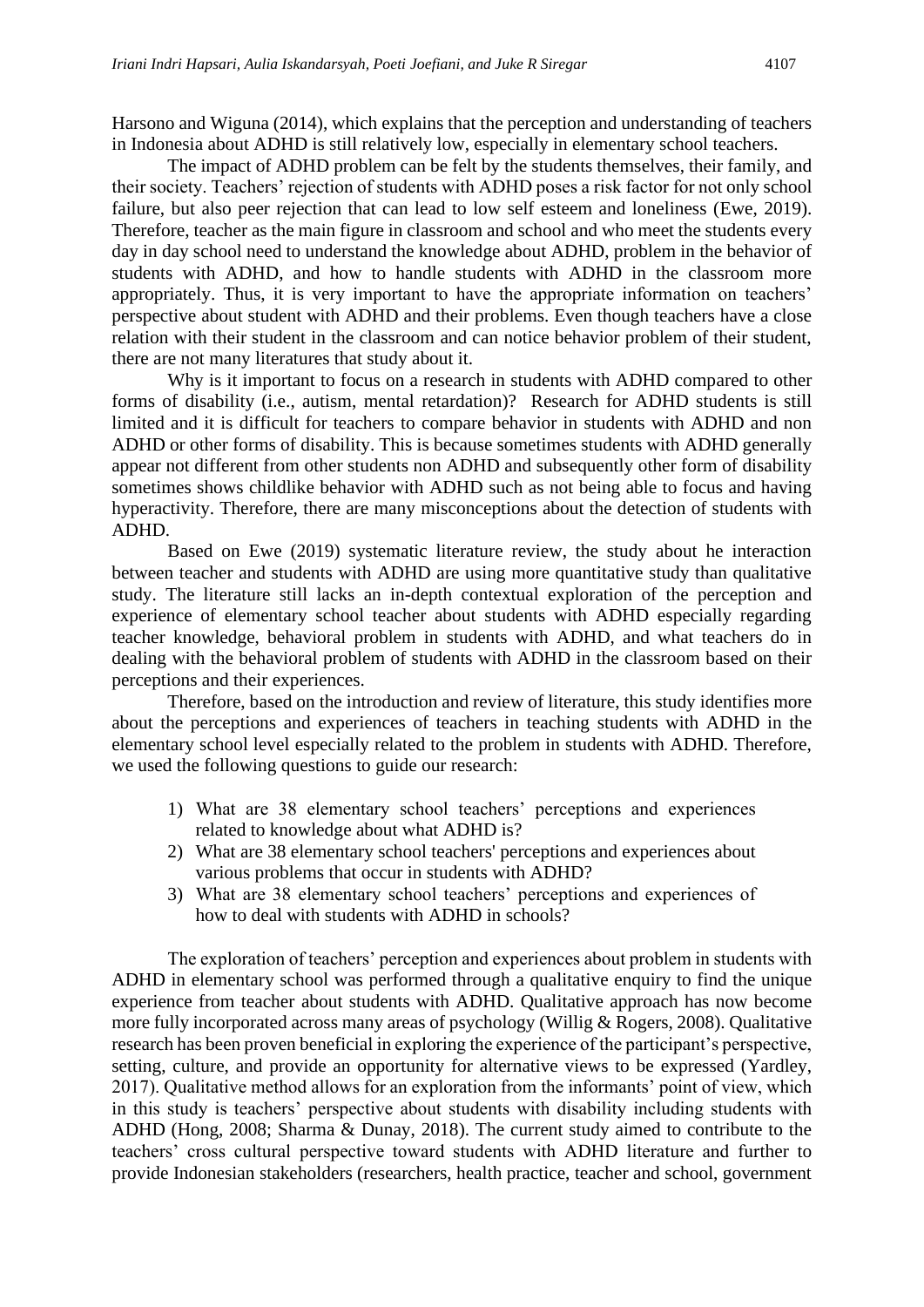agency) with information that may improve the teacher perspective toward the research on students with ADHD. The study focuses on problem in students with ADHD from elementary school teachers' perspective to improve teacher' knowledge about characteristic and many problems in student with ADHD and how to deal with the problem on students with ADHD. This is important to make policy in school and Indonesia government to empower success and wellbeing of students with ADHD.

#### **Authors' Research Note**

All authors are clinical psychologists in Indonesia and have a keen interest in students or individuals' disability, which has grown from our own study and work practice in focusing on optimization of students or individual with disability or chronic disorder including students with ADHD. We believe that teachers' understanding about the disability such as ADHD will provide a richer and more comprehensive understanding on how to empower success and wellbeing of students with ADHD. The first author is from Jakarta, Indonesia, the capital city of Indonesia with a large population. She works as a psychology lecturer at the Faculty of Psychology, State University of Jakarta, and in child clinical psychology. She received a full scholarship from the Indonesian government to pursue her doctoral study in Padjadjaran University, Bandung Indonesia. For the last sixteen years, the first author has a profound interest on the theme of students ADHD. Her Master of Psychology was on the intervention for children with ADHD and then after graduation she works in several clinics and schools to handle children with ADHD problem and other disability. She is a founder of *Komunitas Teman ADHD* (KITA) established in 2018. It is a community for ADHD to support children with ADHD and their parents and give psychoeducation to improve knowledge for teachers and empower children with ADHD at home and school. The first author has worked intensively on ADHD research especially in children and adolescents with ADHD. Based on this experience and her knowledge of the literature, she believes there are still many misconceptions about ADHD and need to explore from teacher, parents, and the surroundings about ADHD in order to avoid misconception in the community and can optimize wellbeing for children with ADHD. One of her academic goals is to lead a study research in the respective field about optimizing the wellbeing of students with ADHD. This effort starts from the exploration of the perception and experience from people around children with ADHD—especially on parents and teachers as the main figures at home and school. The second, third, and fourth authors are the supervisory team from Faculty of Psychology, Universitas Padjadjaran. The second author is a clinical psychologist with a particular interest in the construct of health psychology, and quality of life in individual with chronic disorder. The third and fourth authors are children clinical psychologist with research interests in children with disability, ADHD theme, wellbeing, child development, and education topics. All authors were highly invested in giving voice to this research.

## **Method**

#### **Design**

We used a qualitative approach for the study by using a case study based on Creswell (2014) to explore problem in students with ADHD case from a group of teachers in elementary school. A case study is defined a qualitative approach in which the investigator explores a real life with single case or multiple case, individual or group, and report a case description and case themes (Creswell, 2014). The case study used in this study uses the intrinsic case study type approach. This approach refers to the Stake's concept, in which a research study can be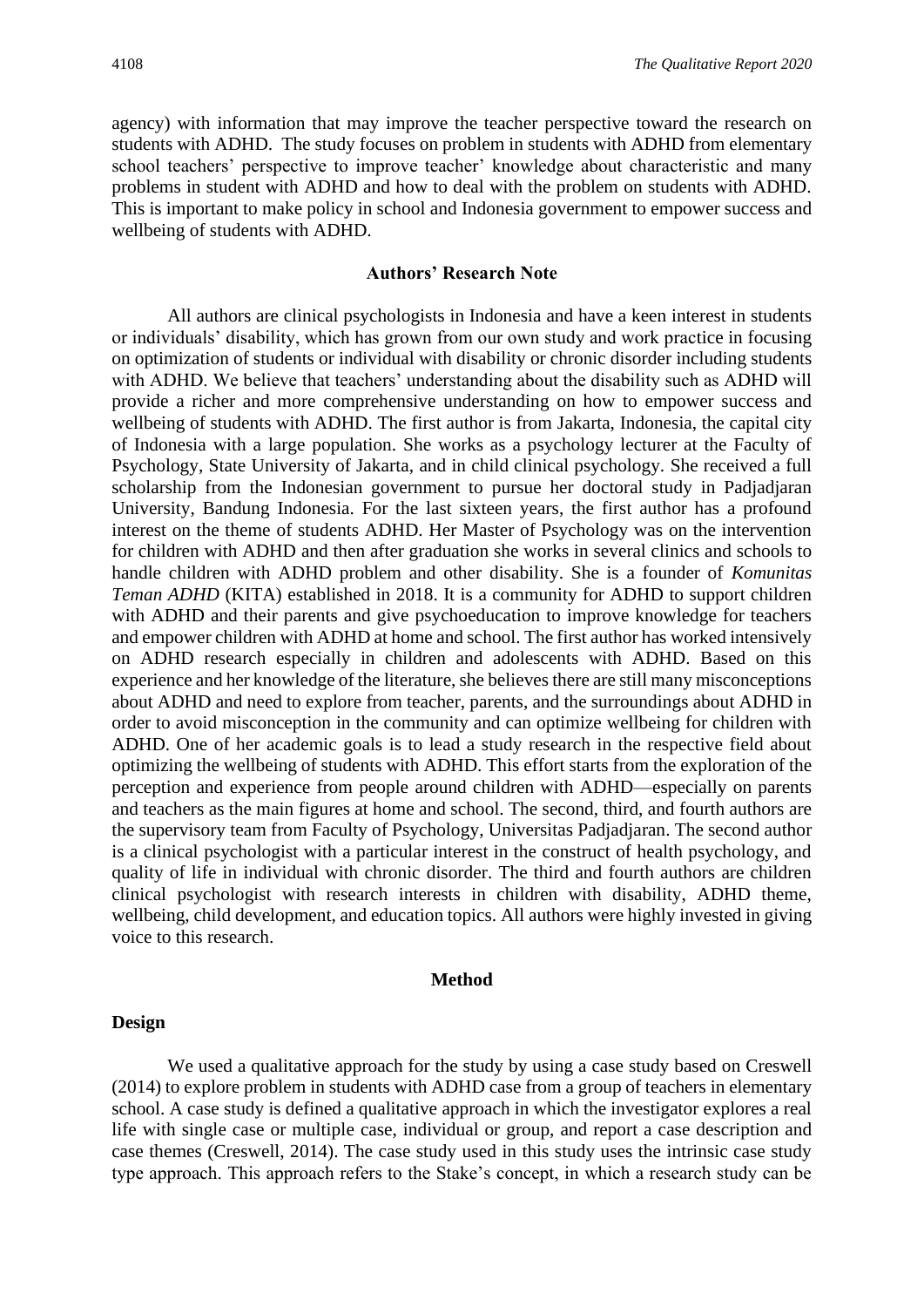conducted because of an interest in a unique case, without having to be intended to produce theoretical concepts or without any attempt to generalize (Crowe et al., 2011). Therefore, this approach allowed the teachers to understand how teachers' perspective about problem in students with ADHD emerges in daily life at school.

## **Participants**

The participants were 38 elementary school teachers (29/76.3% women and 9/23.7% men) aged 25-59 years old from 8 schools consisting of 5 private and 3 public elementary schools. The intended elementary school teacher is elementary school level teacher who interacts with ADHD child directly at school. According to Creswell (2014), the number of samples is enough to do a case study between 4-5 informants. Recruitment information was disseminated through telephone calls, direct visits to school, and social media (Whatsapp and Facebook). The sampling technique used the purposive sampling for elementary school teachers who were willing and interested to participate in the research. Then, snowball sampling was subsequently used to determine which teachers came from several categories that interacted directly with students. The sample of elementary school teacher category consists of the homeroom teacher (teacher who responsible with the class), school guidance and counseling teachers (teacher who responsible to guidance the students and give counseling for student in the school), and shadow teachers (teacher who guidance the student with special needs in the class). Table 1 shows the key demographic characteristics of the sample.

#### **Table 1**

| Characteristics                                 | Distribution<br>(Percentage) |
|-------------------------------------------------|------------------------------|
| Age                                             | (SD) 9.27                    |
| Range                                           | $25 - 59$                    |
| Mean                                            | 39.26                        |
| Gender: n (%)                                   |                              |
| Female                                          | 29 (76.3%)                   |
| Male                                            | 9(23.7%)                     |
| Category teacher                                |                              |
| Homeroom teacher                                | 28 (73.6%)                   |
| School guidance & counselling teacher           | $7(18.4\%)$                  |
| Shadow teacher                                  | 3(7.89%)                     |
| Education: $n$ $%$ )                            |                              |
| <b>High School</b>                              | 1(2.63%)                     |
| <b>Bachelor of Special Education</b>            | $2(5.26\%)$                  |
| <b>Bachelor of Psychology</b>                   | 2(5.26%)                     |
| Bachelor of elementary school teacher education | 19 (50%)                     |
| Bachelor of guidance & counselling teacher      | $4(10.5\%)$                  |
| Bachelor of Science                             | 8 (26.9%)                    |
| Master's                                        | $2(5.26\%)$                  |
| Teaching Experience: n (%)                      |                              |
| $<$ 5 years                                     | $8(21.1\%)$                  |
| $5-10$ years                                    | 9(23.7%)                     |
| $10-20$ years                                   | 17(44.7%)                    |
| $>20$ years                                     | $4(10.5\%)$                  |
| Training ADHD: n (%)                            |                              |
| Yes                                             | 8 (21.1%)                    |
| N <sub>o</sub>                                  | 30(78.9%)                    |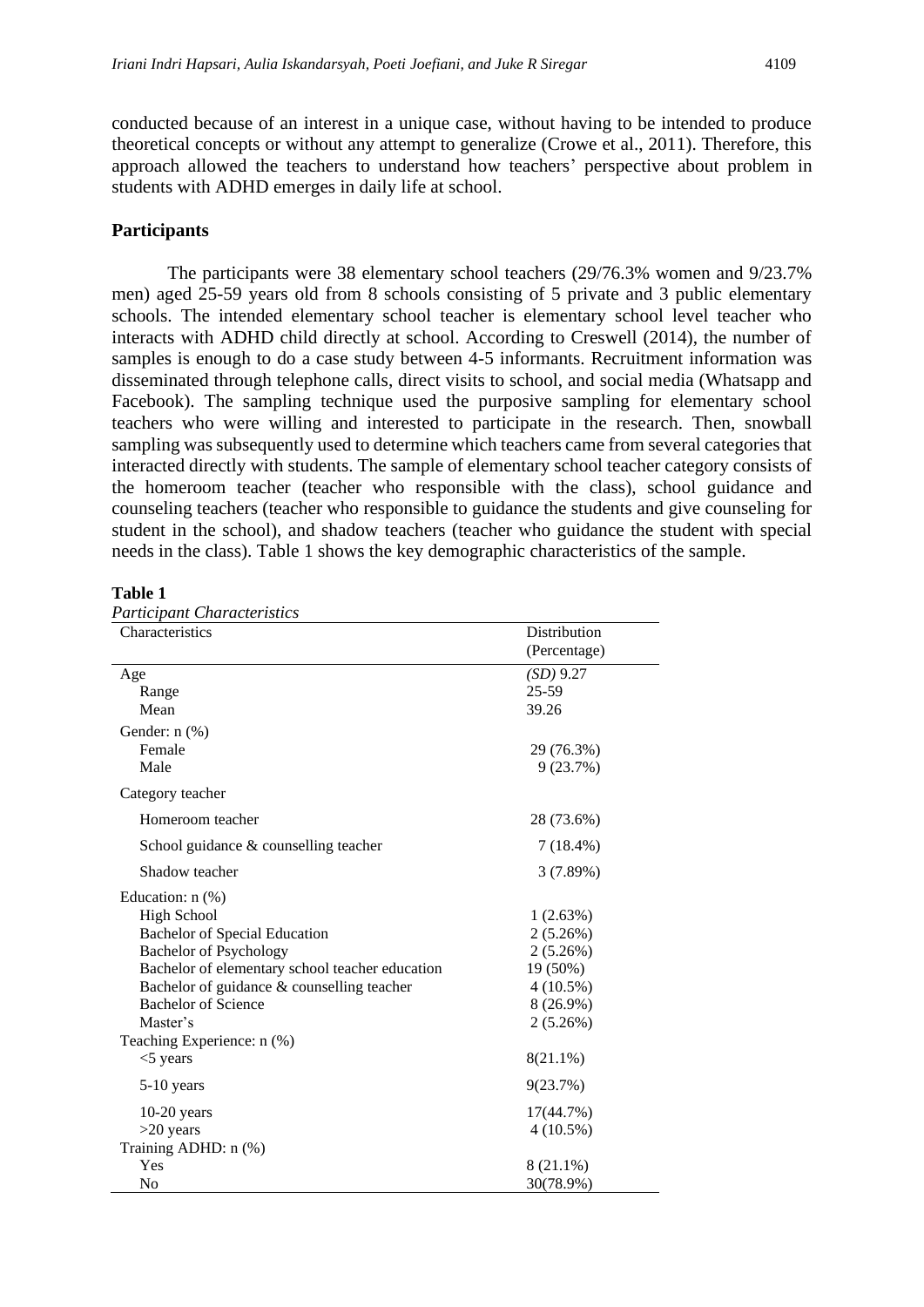#### **Procedure**

We obtained ethical clearance from Ethical Committee of Universitas Padjadjaran. Permission from the school and inform consent from teacher before data collection commenced. The procedure of this research is in several stages, (1) the researchers netted schools by telephone calls to several schools, spreading broadcast information through social media, and researchers made direct visits to several schools; (2) the researchers made an agreement with the school that is willing to participate in the research; (3) the researchers meet the principal for permission to collect data from the teachers; (4) The school principal invited the teachers who are willing to participate in the research according to the criteria from the researchers (i.e., teachers who interact directly daily with students); (5) The researchers explain and ask the teachers' to fill out an informed consent for those who are willing to participate in the research; (6) The researchers interview the teacher with a semistructured interview with an interview guide accompanied by probing. Interviews were conducted during teachers' working hours, which were 8AM to 3PM. Some questions raised were related to teachers' perceptions and experiences about problem in student with ADHD in accordance with the stated research objectives. Examples of these probes for the semi-structured interview protocol included "What do you know about ADHD?", "What your perception and experience about problem in student with ADHD in school?", and "What your perception and experiences to deal with problem in students with ADHD?" In this process of the interviews, I use audio record with the informants' consent, then rewritten in verbatim to be analyzed based on the theme. Each interview was conducted for several minutes adjusted to the informants' willingness and permission. in addition to interviews, this study also used in class observations to complete the data and to reinforce the results of the interview. However, the main source is based on the results of the interview.

### **Analysis**

In this study, I use NVivo PRO version 12 data to organize and code the qualitative data transcript. NVivo is a great qualitative analysis software which could be used to code data, document the data analysis process, and present a visual presentation of the result so as to increase credibility (Adu, 2016). The following interactive steps of thematic analysis were undertaken (Braun & Clarke, 2006 ; Clarke & Braun 2017): (1) the researchers read the entire verbatim transcript in Indonesian language; (2) The researchers reflect on the overall meaning; (3) The researchers make parent nodes according to the question and participant's comments, nodes from initial perception and experience towards teacher of ADHD related to the question (teacher knowledge about ADHD, behavior problem in students with ADHD, what teacher does to deal with problem in students with ADHD), and related to global participants' comments; (4) The researchers read participants' comments one by one; and (5) make the initial coding of descriptive nodes, where these nodes were identified through the semantic approach, which focuses on the explicit meaning of the text. Participants' comment was used as the ground to identify students' nodes as themes.

The researchers used the open coding approach (i.e., emergent coding) as the data coding approach where codes are drawn from the text. This approach is one of the approaches used in qualitative research analysis, which refers to the concept of Strauss and Corbin (Blair, 2015). Coding is based on text transcripts from interviews with elementary school teachers who are respondents. This is then strengthened by the results of observations on these teachers to develop certain themes to be analyzed.

Thematic analysis is a search for themes that emerge as being important to description of the phenomenon. The process involves the identification of themes, recognition within the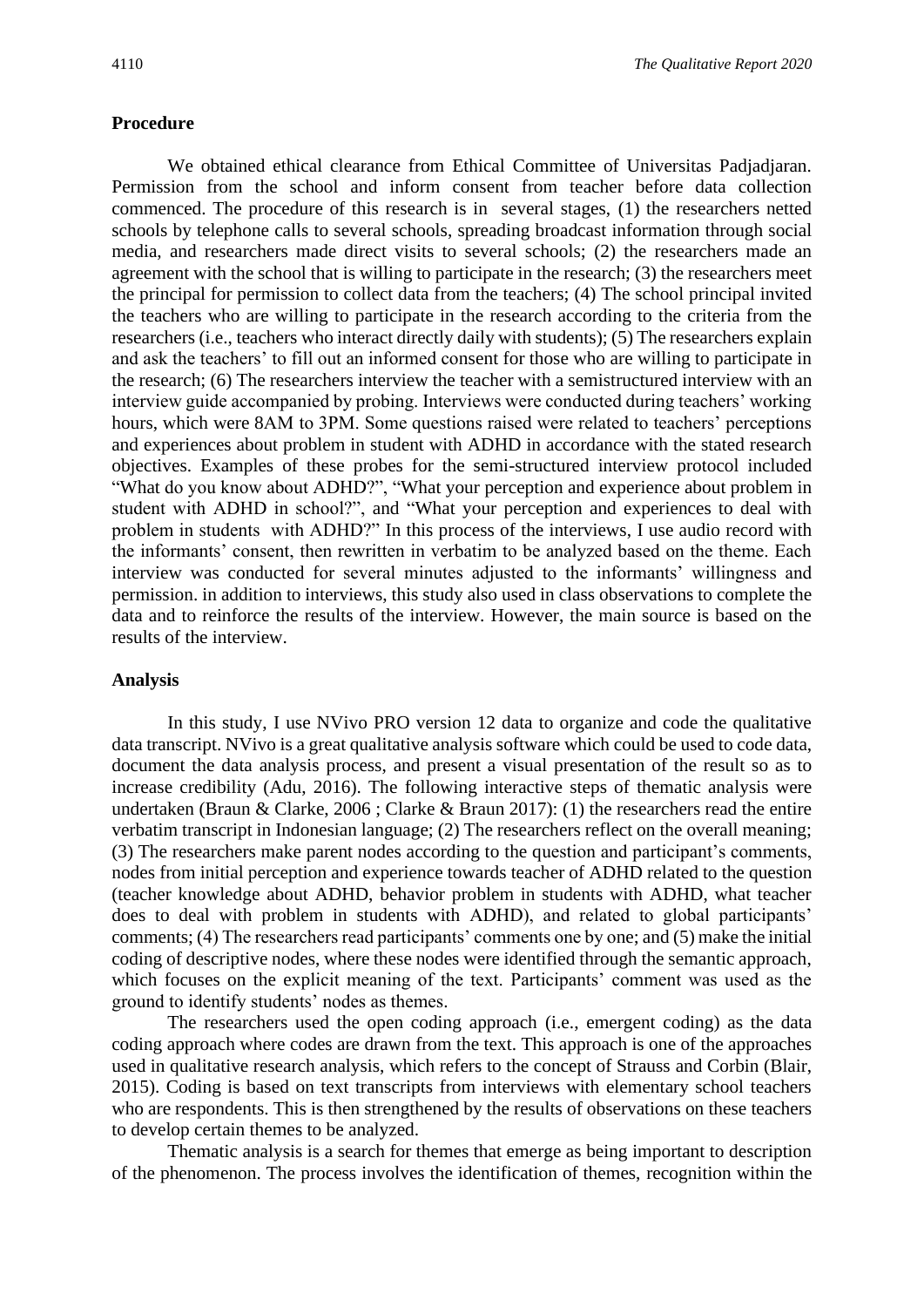data when emerging themes becomes the category for analysis. The method thematic analysis chosen to incorporate the data driven inductive approach (Boyatzis, 1998). The coding process involved recognizing an important moment and encoding it prior to process of interpretation. A "good code" is one to capture the phenomenon and encoding the data to identify and develop themes. Boyatzis states that a theme is "a pattern in the information that at a minimum describes and a maximum interprets aspect of the phenomenon" (p. 161).

In this study, the researchers used a case study qualitative approach. The themes in this study was generated from the data of participants' comment. The objective of this process was to ensure that the basic data (themes) were substantially according from an original and actual participant's point of view and without any attempt to adjust the data into either early an early theoretical framework or the researchers' conceptual presupposition (Creswell, 2014). To ensure the reliability of the data analysis, the researchers use an interrater analysis.

Discoveries in this study were presented below under these three key main themes according to question in this research about teachers' knowledge on ADHD, behavior problem in students with ADHD, how teachers handle the behavioral problem in students with ADHD in classroom. Then, the researchers explain sub themes from every main theme based on teachers' comments as participants. The relevant comments were presented in the discoveries section and are presented in the discoveries in italics followed by age, gender and the participants category teacher and gender (e.g., 25 years old, female, homeroom teacher)*.*

#### **Research Setting**

The researchers collected data on this research in the JaBoDeTaBeK/Greater Jakarta area (Jakarta-Bogor-Depok-Tangerang-Bekasi), Indonesia, within 7 months (September 2018- April 2019). JaBoDeTaBeK is a Megapolitan area consisting of the city of Jakarta (the capital of Indonesia) and its surrounding districts/cities (i.e., Bogor-Depok-Tangerang-Bekasi). This area consists of a total of 14 municipal administrative areas from 3 provinces, DKI Jakarta, West Java, and Banten Provinces. Jakarta and its surroundings are known as greater Jakarta, which is the largest megapolitan area in Indonesia, in Southeast Asia, and among the top 10 in the world. The total population was estimated to be more than 48 million in 2016. The number of elementary schools in three provinces is quite large, more than 15,000 elementary schools with a number of students of more than 5 million and the number of teachers of more than 200,000 (Statistik Indonesia, 2017). Currently, all schools are treated as inclusive schools especially in the DKI Jakarta area, so it is expected to accept students with special needs including students with ADHD.

#### **Findings**

The findings of this study are related to elementary school teachers 'perceptions and experiences about students with ADHD divided into a number of question contexts based on the questions asked in the semistructured interview, that is, (1) elementary school teachers' perceptions and experiences on what the teachers know about students with ADHD to see teacher knowledge on ADHD; (2) elementary school teachers' perceptions and experiences on the problems that arise with the presence of ADHD symptoms in ADHD students that have an impact on their own students, teachers, and the surrounding environment while at school; and (3) elementary school teachers' perceptions and experiences in dealing with students with ADHD, what interventions teachers do. Each of the results of some of the contexts that were asked shows the existence of several themes from various answers expressed by the teachers who became the respondents. In this study, the emerging themes that are based on the context in the questions were further discussed in the following sections.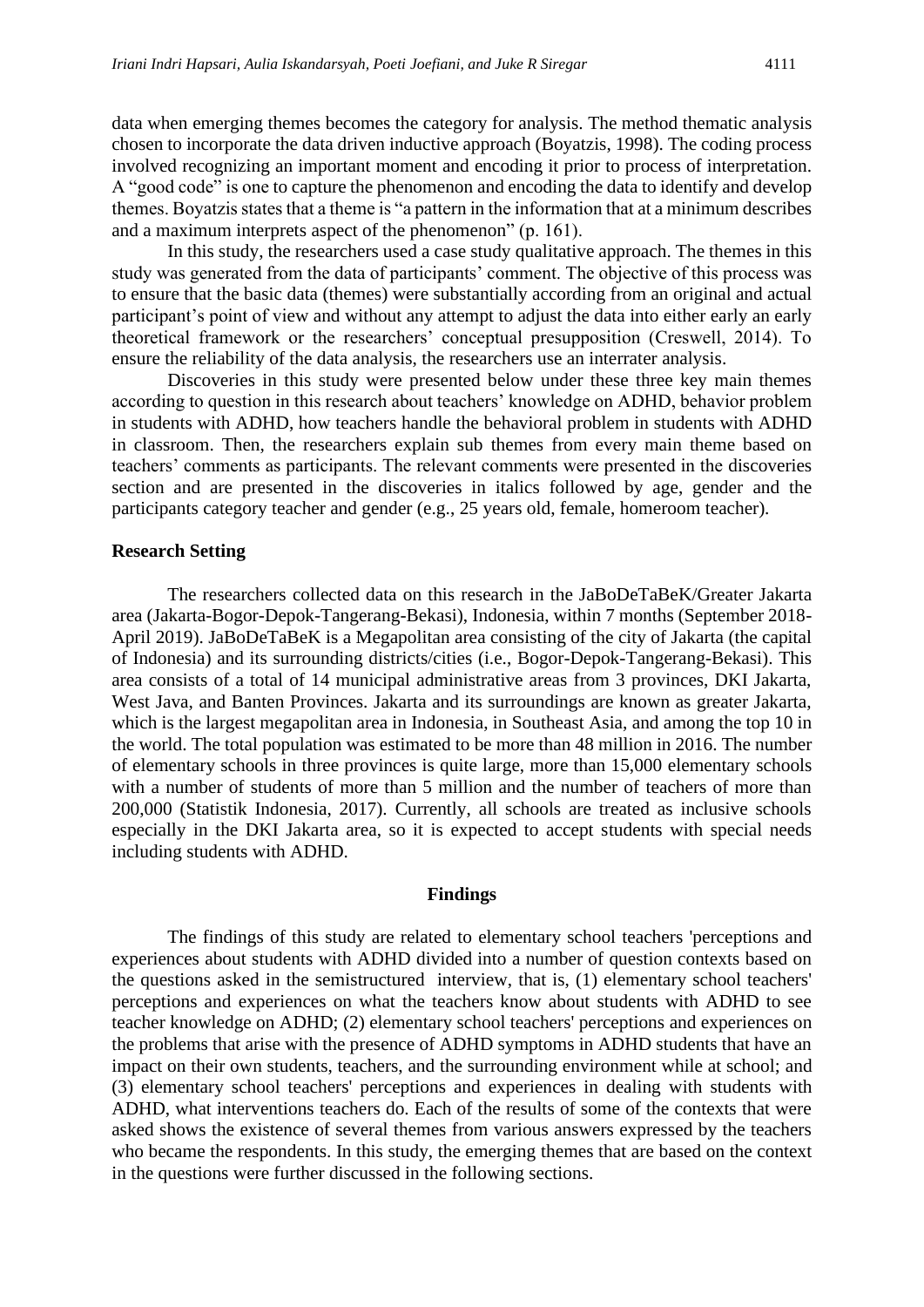## **Table 2**

|                | Themes and subthemes on findings |                                                                |  |
|----------------|----------------------------------|----------------------------------------------------------------|--|
| N <sub>0</sub> | <b>Themes</b>                    | Subthemes                                                      |  |
| 1              | Teachers' knowledge on ADHD      | a. Teachers know about ADHD                                    |  |
|                |                                  | b. Teachers have lack of knowledge about<br><b>ADHD</b>        |  |
|                |                                  | c. Teachers do not know about ADHD                             |  |
| 2              | Problem in students with ADHD    | Problems with ADHD student<br>$a_{-}$<br>themselves            |  |
|                |                                  | b. Problems related to social relations                        |  |
|                |                                  | c. Problems related to the student' negative<br>behavior       |  |
|                |                                  | d. The problem of a negative labelling from<br>the surrounding |  |
|                |                                  | e. Problems related to academic                                |  |
|                |                                  | implications                                                   |  |
| 3              | Teacher intervention in dealing  | a. Learning strategies in class                                |  |
|                | with students with ADHD in       | Collaboration with Significant others<br>b.                    |  |
|                | school                           | c. Developing awareness of the                                 |  |
|                |                                  | Environment                                                    |  |
|                |                                  | d. Suggestion for several treatment                            |  |

## **Teachers' Knowledge on ADHD**

From the interviews and observation non-verbal gestures with the teachers, it is known that there are some teachers who already have knowledge of ADHD, but there are still many who do not even know about the term ADHD even though at school there are children with ADHD based on data from the school and our assessment. Therefore, teachers' knowledge is divided into 3 parts, that is, Teachers know about ADHD, Teachers have lack of knowledge about ADHD, Teachers do not know about ADHD.

## **Teachers know about ADHD**

In this subtheme, the researchers indicated that the teachers know about ADHD, since they can explain characteristics or other things about ADHD. There are fewer teachers who know ADHD than teachers who know less and do not know. The majority of teachers who know ADHD have an educational background in guidance and counseling and work as a guidance and counseling teacher who is indeed equipped with courses about children with special needs while pursuing their education. Even so, the teacher's knowledge has not been fully intact, but at least they already understand the general characteristics about ADHD (inattention, impulsive, hyperactive). However, their responses were not specific, for example: "*Attention Deficit Hyperactive Disorder means that a child has limitations in focusing attention and has a hyperactive disorder, the children is hyperactive, and cannot concentrate*" (28 years old, female, guidance and counseling teacher) or comment from the other category teacher explain about general characteristic ADHD too for example: "*ADHD in general language is hyperactive, cannot concentrate, and is silent for only quite a while, the child is active in the movement of their hands or feet"* (40 years old, female, homeroom teacher*).* Such comments indicated that teacher's knowledge in elementary school in this study know about ADHD but they are mostly still in general characteristic. There is no information about the specific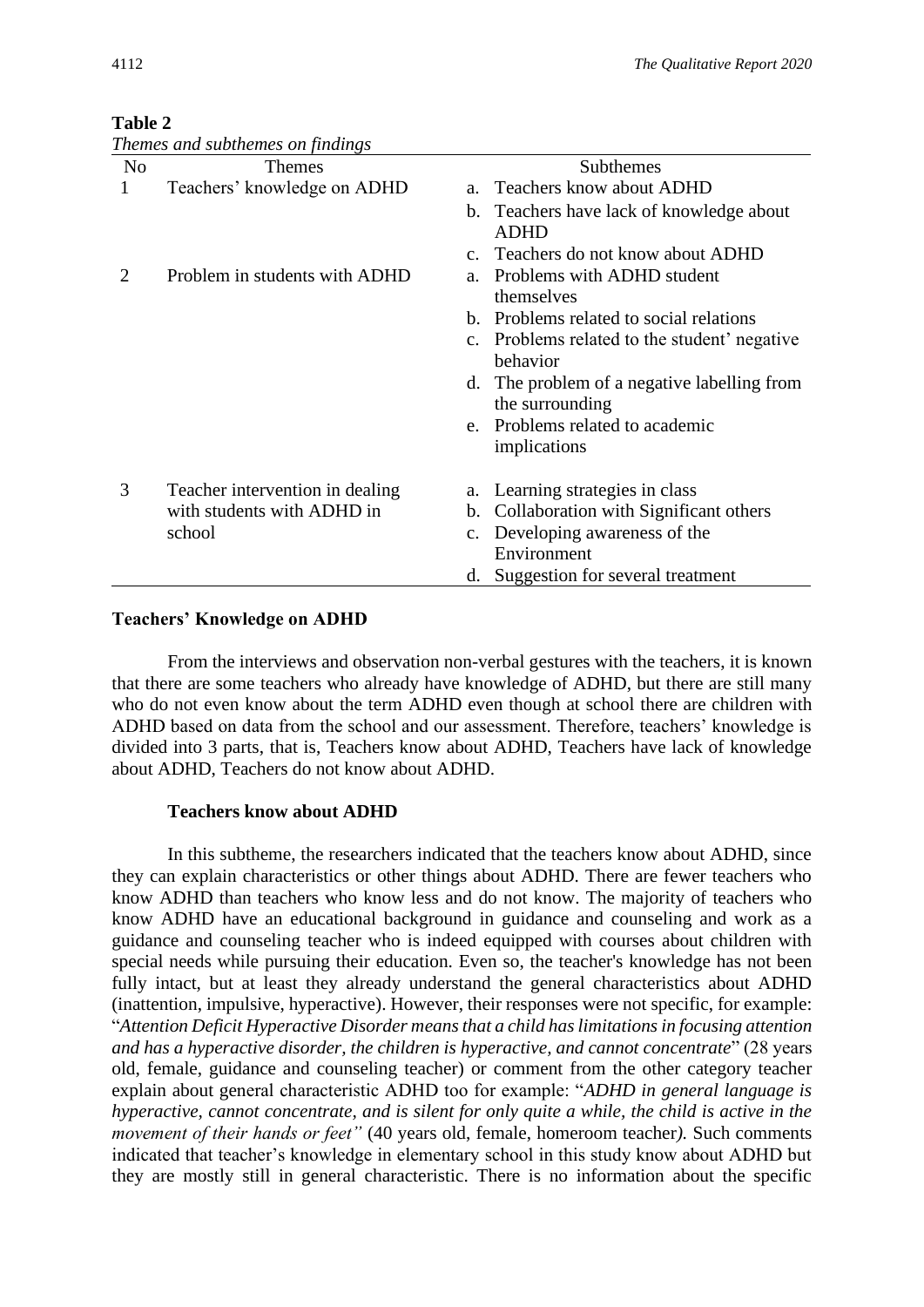characteristics or other things about ADHD. Observation results show that she nodded her head as a sign of acknowledging, smiling, and that she can explain about ADHD.

#### **Teachers have lack of knowledge about ADHD**

In this study, majority of the teachers are still lacking knowledge about ADHD. The subthemes explain if teachers have only heard about the term ADHD and they are able to describe what ADHD children look like, but the characteristics are not entirely appropriate. For example:

*I do not know too much about ADHD, but I have heard from friends, browsed through the internet. Actually, ADHD children are smart children, but there are some behaviors that we think are unnatural, but actually their behavior is only to attract attention.* (25 years old, Female, homeroom teacher).

Teachers' are lacking knowledge and can only describe what the children look like, but they cannot explain about the characteristics of ADHD. This also happens to senior teachers, for example:

*What I know is just a glance, what I know is that they are prankster, they made pranks to their friends, their actions are faster than their speech, for example, when they wanted to poke fun, if they do an assignment at the end they do not finish it.* (42 years old, Female, guidance and counseling teacher)

Such comment indicated that many categories of teachers are still lacking knowledge about ADHD such as homeroom teacher or guidance and counselling teacher, and varied ages. Observation results show that the teacher seems to try to explain, but she seems confused.

#### **Teachers do not know about ADHD**

Several teachers still do not know about ADHD, even though they indicated that there are children with ADHD in their classes. Some even feel that they have never heard about the term. In general, those who did not know were homeroom teachers whose educational background was more in the fields of science or elementary school education. In general, they lacked specific material about children with special needs during their study. For example, there were comments from teachers who do not know or never heard about ADHD: "*I do not really understand these children. Previously, I have never faced anyone like this, what actually children with ADHD are"* (58 years old, female, homeroom teacher) or other comments from different gender, for example: "*I have never heard of children with hyperactivity"* (52 years old, male, homeroom teacher)*.* Teachers sometimes know about other children disability like autism but don't know about ADHD, for example: *"No, I have never known about it. I just now about autistic children"* (59 years old, female, homeroom teacher). Teachers who do not know about ADHD were in the category of senior teachers in this study. Observation results indicate that the teacher shakes her head a sign of not understanding what ADHD is.

## **The problems in children with ADHD**

From the results of interviews with teachers, it is known that some of the elementary school teachers' perceptions and experiences related to problems that emerge as a result of the symptoms of ADHD have an impact on ADHD students themselves, on the teacher, and the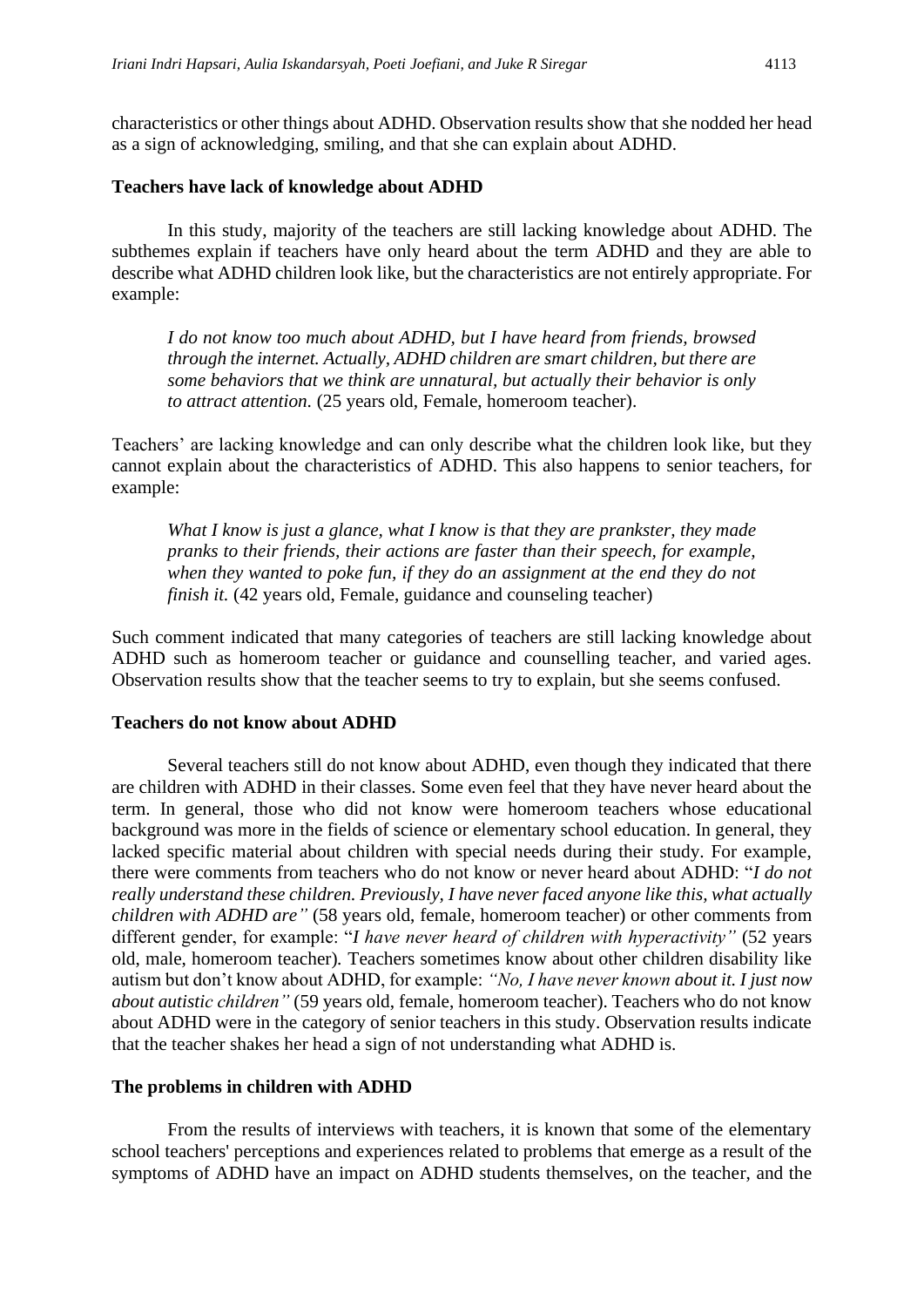surrounding environment. In this study, the researchers' identified some problems that occurred in students with ADHD from the teacher's perspective in daily activities in school, especially in classroom. In this study, the subtheme of the problems in students with ADHD were analyzed by researchers based on the various opinions of the teachers. The subthemes of the emerging problems in students with ADHD include: (1) students themselves, (2) Social relations, (3) Negative behavior, (4) Negative labelling from the surroundings, and (5) Academic Implications.

## **Problems with ADHD students themselves**

The problems from the presence of ADHD symptoms in students are related to the students themselves. They are feeling depressed and they give negative rating for themselves, they feel like they are bad students, feel that others do not like them, and they hate themselves, for example:

*They are usually depressed and always give a negative rating for themselves, "I am not liked by others, others think I'm weird, I don't like to be here, I want to get out, I hate my friends, I hate this school," so they always said that others judge them as a bad children.* (29 years old, female, Homeroom Teacher)

In addition, another problem is that students have a negative self-concept and self esteem because they are often shunned and blamed for mistakes that are sometimes not realized. They feel frustrated and different, for example:

*They become more traumatic and their self-concept becomes negative because their environment is unable to fulfill their desires. Therefore, they become frustrated with their friends, since they feel that they are different from their friends. These children become more withdrawn to themselves, their self-esteem is negative and they do not abide by the rules.* (31 years old, Female, Guidance and Counseling Teacher)

The teachers' experiences about students with ADHD from those comments indicate that students with ADHD have problem with themselves—the students feel negative about themselves. Observation results show that when teachers ask students how they feel, the students convey negative things about themselves.

## **Problems related to social relations**

Problems that often emerge because of the symptoms of ADHD students are problems in the students' social relations with teachers, peers, and their families. students with ADHD tend to be shunned by their peers, are considered negative by teachers and parents, teachers and parents often feel upset and angry with the students, so their relationships are not good. The teachers share about their experiences of teaching students with ADHD in their school if the students with ADHD feel that they embarrassed their family, they felt scared, and they were shunned by their family, for example:

*They consider that they only embarrassed their family, and they also feel as being cornered, they were afraid that their family would not agree with what they wanted and felt that they would be thrown out of the family.* (25 years old, Female, homeroom teacher)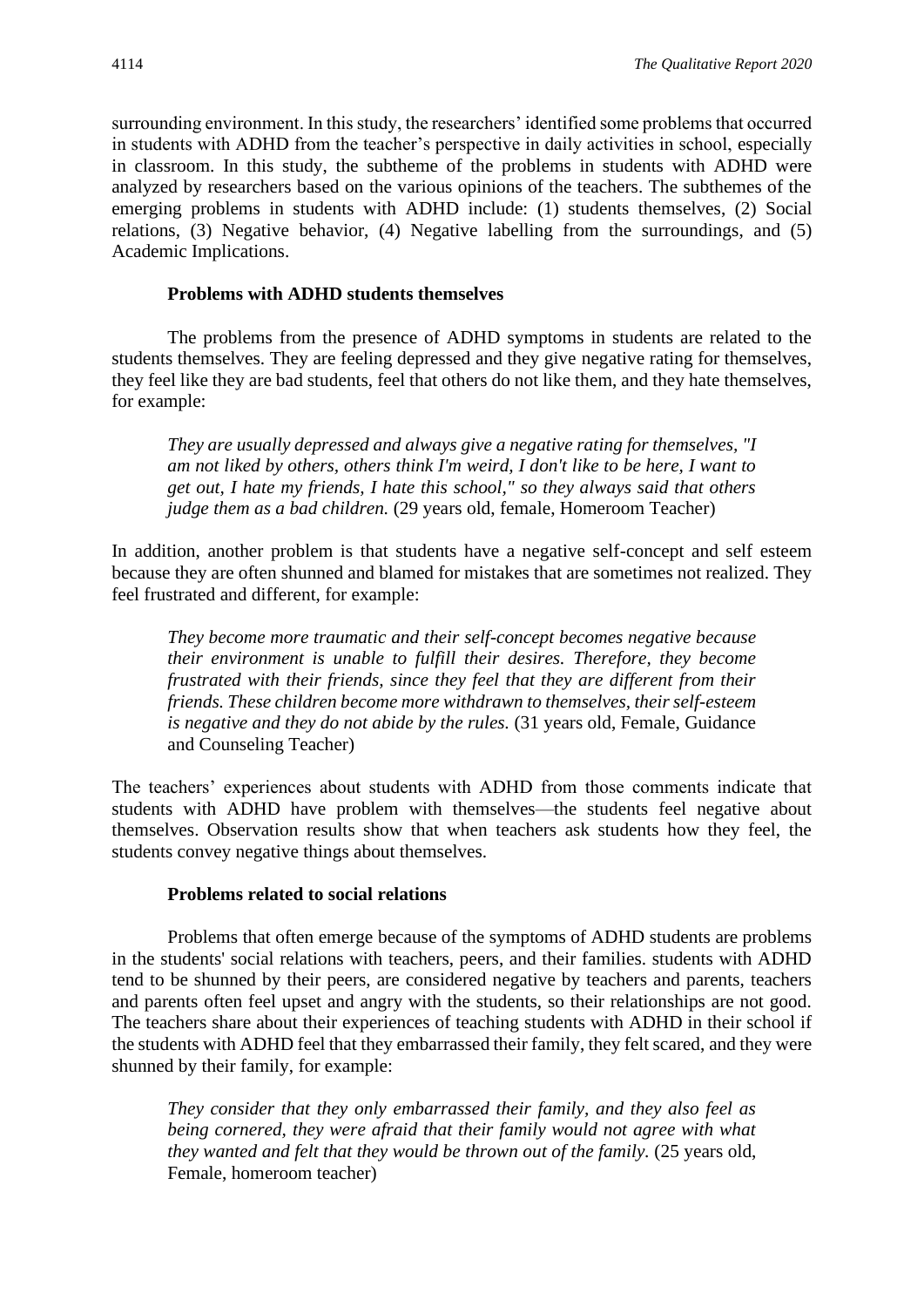*They feel sad because their peers rejected them, bullied by they friends, and the other side they are shunned by peers because they do something negative to their friends as giving bad name calling to their friend, took their friend's belongings.* (25 years old, Female, homeroom teacher)

## The teacher experienced the following example:

*The negative impact is like a lot of their friends are uncomfortable, then many friends get bullied, they even tend to be shunned by their friends, because it is uncomfortable when sitting or studying with them, the point is they are shunned by their friends because every day there is something they do, for example giving bad name-calling to their friends, then taking their friends' pencil erasers, and so on.* (49 years old, male, Homeroom Teacher)

This example from the findings in this study indicates that students with ADHD have problems in social relation such as with their family and peer. Observation results show that students with ADHD are more isolated, considered naughty, and shunned by their peers.

## **Problems related to the children' negative behavior**

The problem that often emerges in students with ADHD is that they often perform negative behaviors that harm themselves, disrupt peers and the environment, without them knowing it. students with ADHD are often unable to control their emotions and behavior. Several teachers mention if students with ADHD sometimes do negative behavior in classroom as fighting, stealing, or bullying their friends, for example: "*Negative behaviors are like fighting or influencing friends to do something bad. The examples include inviting friends to steal or bully their friends"* (49 years old, male, homeroom teacher*).* Another example is hurting their friends, and they cannot control their emotion: *Sometimes hurting their friends, they like to hit and their movements are fast, so we can't hold their hand (27 years old, female, they* homeroom teacher). Another teacher said,

*They felt that they could not do something, could not restrain their emotions, they even hit the table, scream their lungs out and they could not be calm, or if they could not do something they immediately cried out angrily, and their friends looked at how angry they are.* (25 years old, female, shadow teacher)

The teachers comment from their experiences in daily life in classroom indicate that they see students with ADHD sometimes show negative behavior. That is the problem for teachers to handle the children in classroom. The observation results show that students with ADHD in their class are annoying, unable to be quiet, and sometimes screaming and fighting with their friends.

## **The problem of a negative labelling from the surroundings**

Another problem is the existence of a negative labelling from the environment of students with ADHD. ADHD students are often bullied and given a negative stigma by their teachers, peers, parents, their friends, and surroundings. There are complaints from various parties who judge negatively on students with ADHD, such as complain and negative labelling from their friends' parents, for example: "*Parents from other children usually complain to the class teacher, if for example until the level is disturbing or there are injuries involved"* (44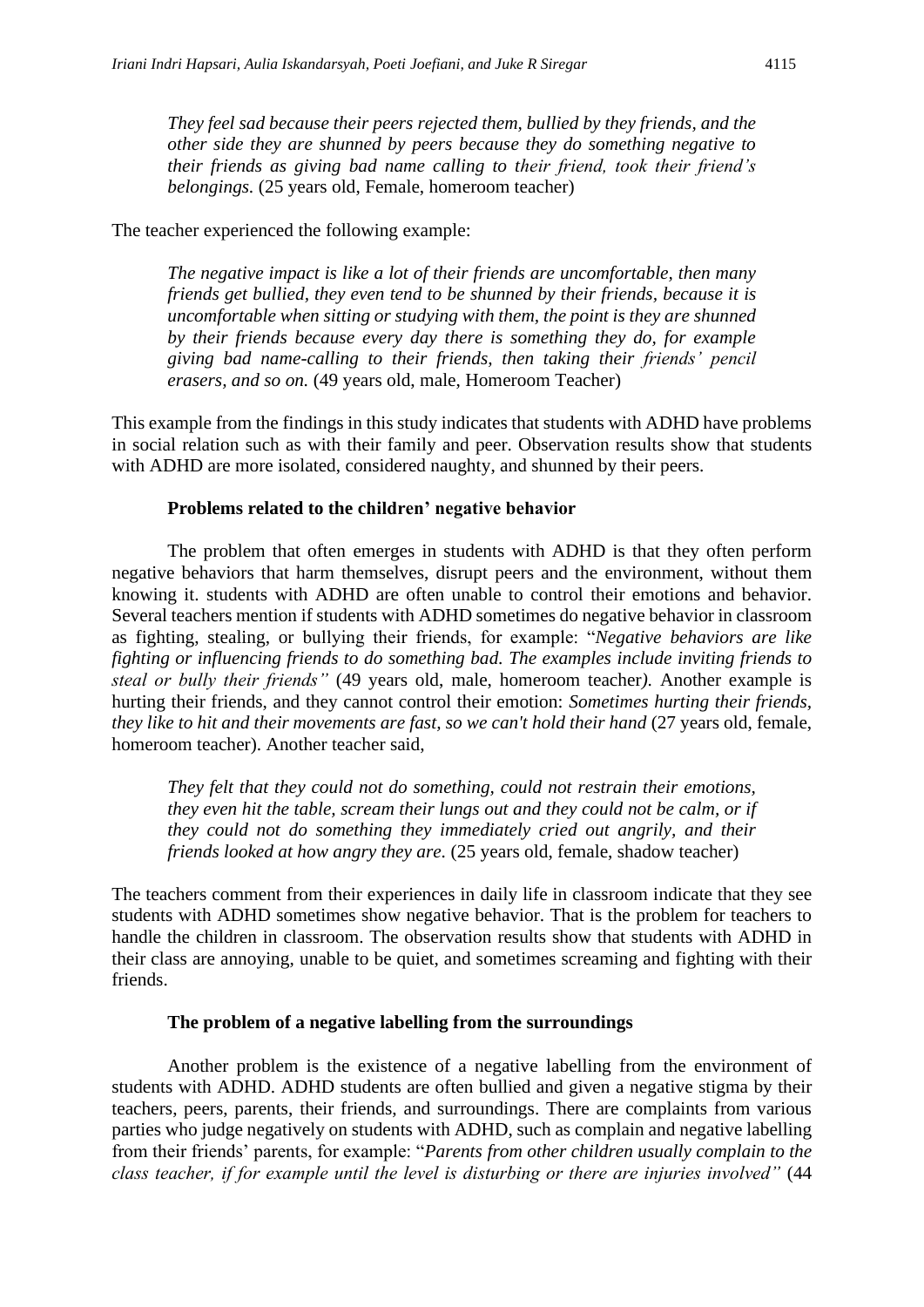years old, female, Guidance and Counseling Teacher)*.* There are also complaints from teachers who do not know about students with ADHD and by peers, and make the children not feeling comfortable and they do not want go to school anymore, for example: *"Everyone gives negative judgment towards the children, and the children become uncomfortable with the environment, so they don't talk much, they don't go to class"* (31 years old, female, Guidance and Counseling Teacher). The comment examples from these teachers indicate that students with ADHD sometimes get labelling from other people in their surroundings, from their friends' parents, teacher, peers and make students not feeling comfortable with their environment. Observation results indicate that there are some parents who complain about students with ADHD who are considered to be annoying and these parents are gossiping behind these students with ADHD.

#### **Problems related to academic implications**

The problem that often occurs in students with ADHD is the impact on academic implications based on teachers' perceptions and experiences. students with ADHD are often unable to focus and cannot be silent. Therefore, often the learning tasks are not completed in time and resulting in an impact on a less than optimal academic achievement. In addition, it has an impact on the classroom atmosphere which is not conducive to the learning process of students with ADHD and their peers. The examples are: "*They lack academic concentration, it disturbs their academic performance, even though they may actually be good, but it cannot be measured because they do not do their assignment, so the score is not maximum"* (28 years old, female, Guidance and Counseling Teacher) or *"The impact of lacking concentration is doing a task slowly, so the task completion is always the last"* (25 years old, female, homeroom teacher). The comments from the teachers indicate that students with ADHD have problems with their academic performance, such as a lack of concentration, they do not receive maximum score, they do their task slowly, they are the last ones to complete a task. The results of observations show that these students with ADHD cannot focus on learning while in class.

#### **Teacher intervention in dealing with children with ADHD in school**

Dealing with student with ADHD is not easy for teachers. However, based on the results of the teachers' interviews, some of the teachers' perceptions and experiences are identified in their dealing with students with ADHD in the school that the researchers analyzed by coding into several themes emerging from the interviews with the teacher. Some of these themes include (1) Learning strategies in class, (2) Collaboration with significant others, (3) Develop awareness in the environment, and (4) Suggestion for several treatment

#### **Learning strategies in class**

Teachers, in dealing with students with ADHD, require their own strategies in teaching, even though the teachers' knowledge is still limited. The teachers said that they did it on their own initiative and tried several approaches to deal with students with ADHD. Based on the interview results, the handling done by the teacher is known to include making rules in class and applying rewards and punishment. An example is the comment from the following teacher:

*Rules need to be reminded, if they deviate from the rules, then a punishment is given, what punishment for what bad behavior, if if they do good behavior the praise or reward is given, because so far they are lacking rewards.* (25 years old, Women, homeroom teacher)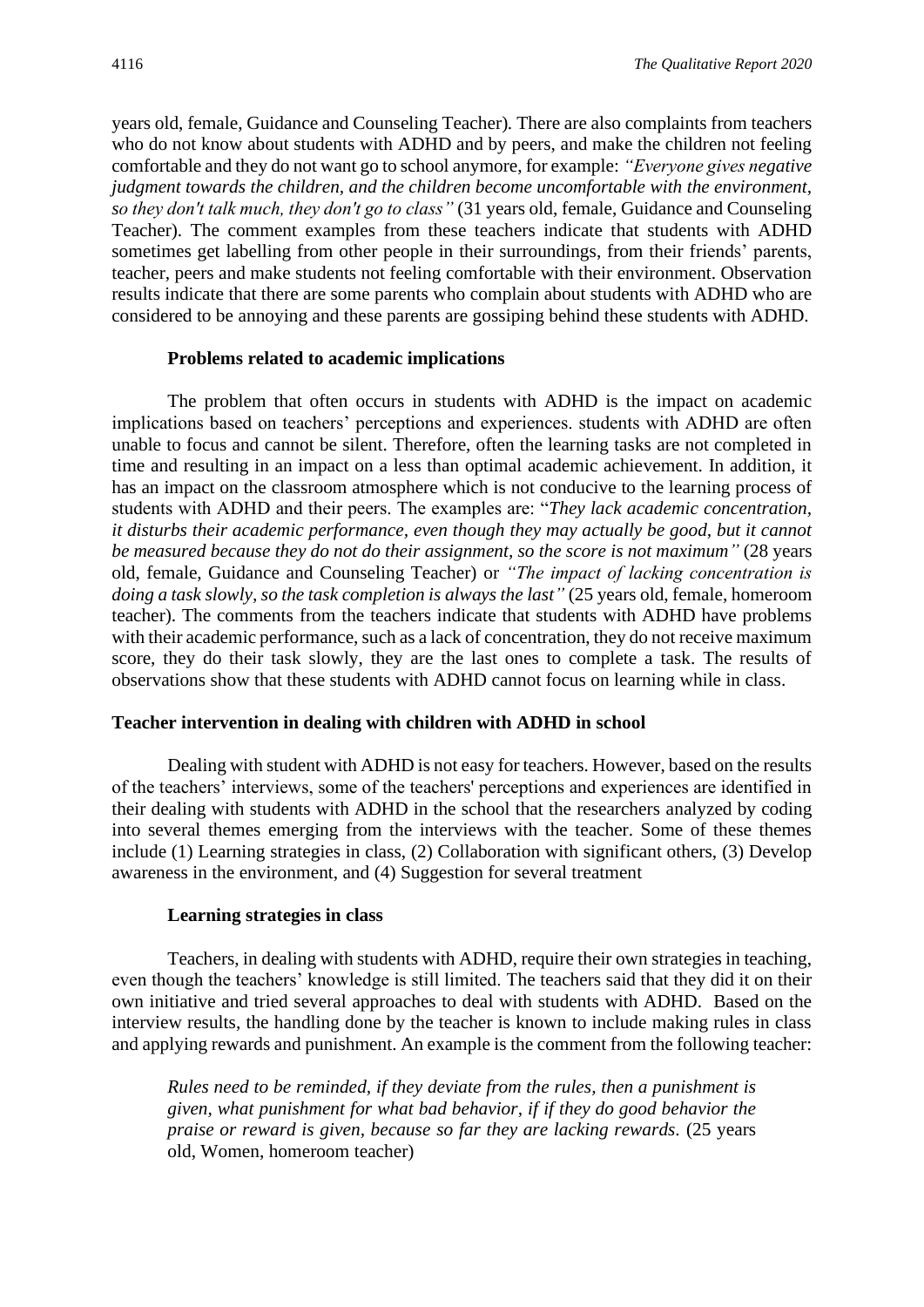*First, the learning in class must involve children, so ADHD children can focus, for example to make the children stay focus in learning, we can provide in focus (a projector) or we play a movie or pictures, so the children become more focused.* (29 years old, male, Homeroom Teacher)

Another teacher said they accompany children when learning, reminding, and advising children when making mistakes or negative behavior, for example:

*If the children cannot stay quiet, then we put them in a position that can make them concentrate, if they still can't concentrate, keep on being close and being watched because if we release them, then they won't concentrate anymore.* (48 years old*,* male, homeroom teacher)

According to the teachers, if students were provided with motivation and they were paid attention to, were spoken to well enough, were advised well, and treated well, they would be more obedient to the teacher than if they are scolded, for example:

*Approach these children. Embrace them, be close to them, because the more they are scolded, they will become more resistant, so if we accompanied them, we could say oh I surrender, indeed you are great, then they might be able to understand.* (38 years old, woman, Homeroom Teacher)

Several comments the from teachers indicate that the teachers use learning strategies in their class for dealing with students with ADHD even though their knowledge is still limited and they use trial and error to do this. The observations results showed that, in their class, teachers use several approaches to deal with children with ADHD by using interesting learning methods, asking students to sit near the teacher, advising the students if they are disturbing the class.

## **Collaboration with Significant Others**

In dealing with students with ADHD, the teacher seeks to collaborate with other parties or significant others who can be invited to discuss and provide information related to the handling of children with ADHD. This is according to the teachers' comments. The teachers said they need collaboration with significant others who knows more know about students with ADHD. This can be done through collaboration with other teachers like Guidance and Counseling Teachers and with other teachers in schools who have the experience in dealing with children with ADHD. For example, the following teacher's comment: "*We often discuss with other teachers on how to handle children with those characteristics, and then we consult with the teacher beforehand"* (29 years old, female, homeroom teacher). In addition, teachers sometimes tell parents what they need to do and discuss how to optimize students at school and at home. There are, however, parents who are willing to accept or not accept the conditions of ADHD children and some behavioral problems that emerge in class with the children. In addition, teachers tell parents to collaborate with school psychologists or other experts such as doctors and therapists. For example: "*Cooperation between teachers and parents—the children's parents were called, the homeroom teacher was interviewed, the children were observed, if indeed the children had an indication of ADHD, we refer them to a psychologist"*  (28 years old, female, Guidance and Counseling Teacher). This indicates the elementary school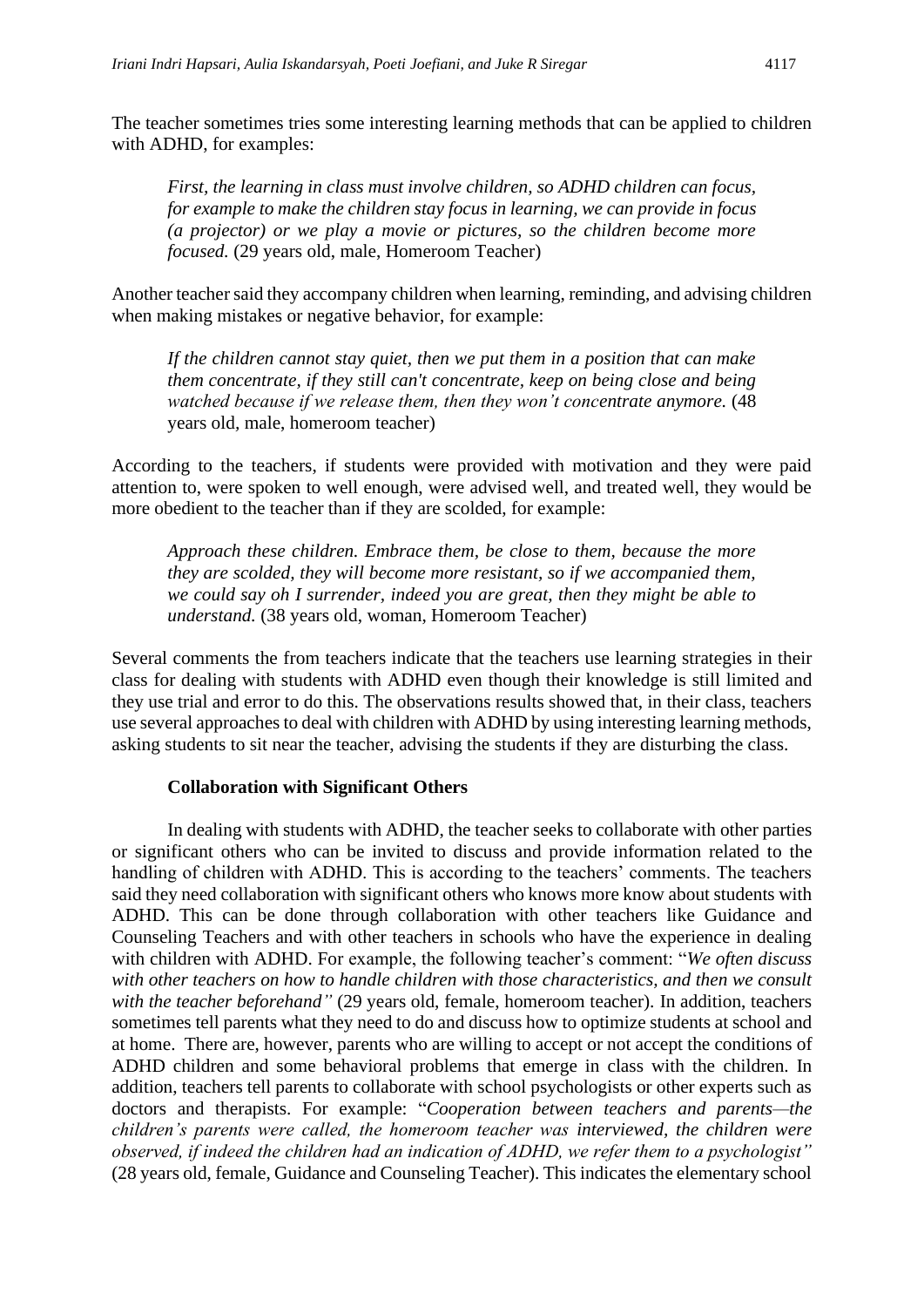teachers' perception and experiences to deal with students with ADHD need collaboration with significant others such as from other teachers, parents, and experts. Observation results show that teachers collaborate with parents to convey the results of learning and the condition of the students in the class, communicate with parents and experts such as psychologists related to problems with the ADHD students in class, and find solutions together on how to minimize the problem.

#### **Develop awareness of the surrounding**

The teachers comment that teachers seek to participate in socializing to the environment, including to peers, other teachers, even parents about the condition of ADHD in children to be understood, for example: "*The children's friends came to understand the children's condition. I gave an understanding to the other children that this child was different from others, so the teacher would not be considered as practicing favoritism*" (44 years old, female, Homeroom Teacher) and from other teacher comment: *"Delivering reports to parents, communicating with parents, so parents better understand the condition of the children"* (44 years old, female, homeroom teacher). These teachers' comments indicate that teachers need to develop awareness of the environment, such as other teachers who do not know about students with ADHD, parents, and their peers. Therefore, it can better help children to be optimal, not bullied, or given a negative stigma that will make students have negative selfconcept. Observation results show that the teachers make effort to give an understanding to classmates of the students with ADHD so as not to stay away but advise or help them to be more orderly and able to work together.

#### **Suggestion for several treatments**

Based on the interview results, it is known that when dealing with students with ADHD there are several treatments that can be done to help children develop more optimally. These treatments include the students were advised to study extra after school and providing accompanying teachers or shadow teachers in class while learning or at home, providing additional time to study outside class hours. For example, the following comments from the teacher: "*I usually like to ask them to study extra after school hours"* (29 years old, female, Homeroom Teacher) and "*If a tutor or a shadow teacher is needed, then a shadow teacher will assist"* (25 years old, female, shadow teacher)*.* Other teachers have the experience of giving advice to students with ADHD to take extracurricular activities that can channel their energy and "*suggest to take part in swimming, soccer, basketball"* (31 years old, female, Guidance and Counseling Teacher)*.* From the interview, teachers who understand students with ADHD said that the children receive prescription drugs from doctors to be more calm and focused, and from other therapies besides drugs such as behavior therapy, remedial therapy. For example, the following comments: "*They are usually given medicine"* (42 years old, female, Guidance and Counseling Teacher)*,* and another teacher's comment that there are

*Children who are given therapy and those who do not have different effects, if there is a change in behavior, if there is a change in therapy, if not treated, it will not be according to the rules, so they will be asked for a therapy.* (42 years old, female, homeroom teacher)

The teacher provide suggestion to parents to check their children and do treatment with experts. For this section, the teachers suggest for several treatments to deal with students with ADHD. Observation results indicate that the teachers make effort to convey to parents that the students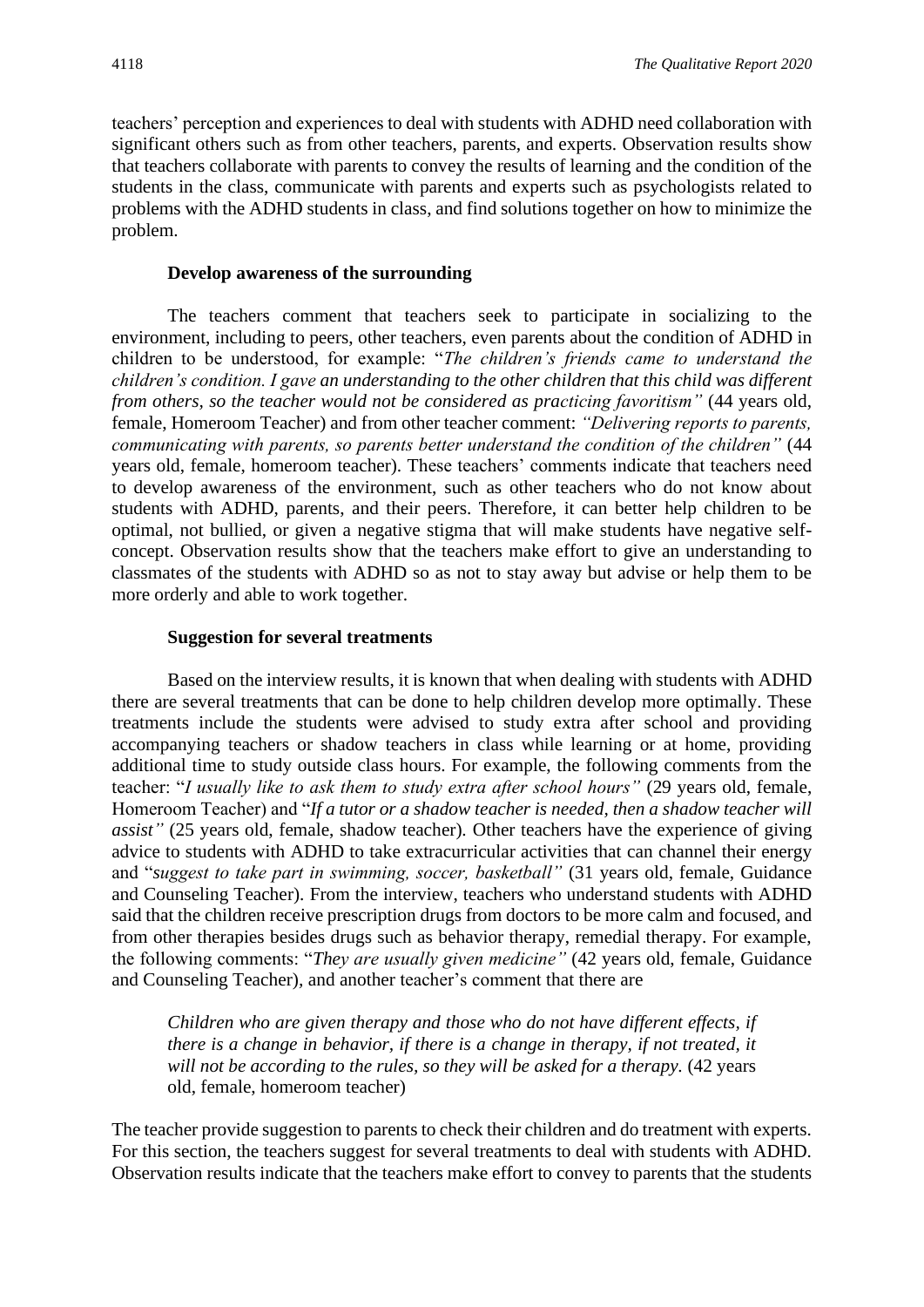with ADHD are given therapy or checked by a psychologist or doctor to get the appropriate treatment so that learning is more optimal and teachers give children extracurricular or study extra after school hours in the school.

#### **Discussion**

Based on the findings above, it can be seen that elementary school teachers, especially the informants are dominantly still lacking knowledge about ADHD. Based on teachers' perceptions and experiences about ADHD, the teachers see several problems that arise in students with ADHD including having a problem with themselves, problem in relations, problem in negative labelling from environment, negative behavior problem, and problem in academic performance. In overcoming a number of problems, the teachers try to keep dealing with students with ADHD using several approaches based on their experiences and the results of their trials and errors. Some of the efforts are collaboration with significant others of these students with ADHD, such as other teachers, experts, and parents. Then, the teachers apply several learning strategies in the classroom that are felt to be helpful to make students with ADHD calmer, addressing behavioral and medical treatments by referring to experts and several treatment in the school (e.g., give extracurricular activity or study extra after school hours), and trying to help develop awareness about ADHD in the surrounding.

Demographic results show that the teachers whose educational backgrounds come from departments that lack adequate courses or few subjects related to children with special needs are more dominant 78.9% (e.g., high school, Bachelor of Elementary School Teacher Education, Bachelor of Science, and Master of Science). In addition, those who have not received any training or seminar related to children with special needs including about ADHD are also more dominant, 78.9% from the total respondents, so the majority of teachers still lack knowledge of ADHD.

In this study, teachers who have an educational background related to children with special needs know more about ADHD, 21.1% (e.g., Bachelor of Guidance and Counselling Teacher, Bachelor of Psychology, and Bachelor of Special Needs). This is in line with the research conducted by Al-Moghamsi et al. (2018) and Lee et al. (2015) in Germany, which explain that the knowledge of teachers with special needs or who have previous experience with children with special needs, their knowledge of ADHD scores higher than teachers in general. Therefore, teachers need to increase their knowledge by participating in trainings, so teachers can better optimize their role in helping students with ADHD in the classroom, since some research results show that to improve teacher knowledge requires relevant training and preparation in developing learning programs for ADHD students (Lee et al., 2015; Shroff et al., 2017; Soroa Marian et al., 2016).

Sciutto and several researchers from 9 countries (2016) study about teacher knowledge and show that many teachers are still having misconceptions of ADHD. They show that training can improve teacher's knowledge, so these teachers can help students with ADHD in the learning process and can work with parents. Therefore, students get the right intervention or treatment in overcoming problems that arise in students with ADHD (Sciutto et al., 2016).

The problems that arise from the impact of ADHD symptoms on students can have an impact on ADHD student themselves, and also on the teachers and their environment. Some of the themes of arising problems are generally related to behavioral problems, academic problems, and students' relations with teachers, parents, and peers. There is also negative labelling for students with ADHD from those around them that make these students selfconcepts are even lower. One of the emerging problems is the relationship of teachers and children who are less harmonious because the teacher feels upset and angry with the attitude of ADHD children who tend to have behavioral problems. This is in line with the research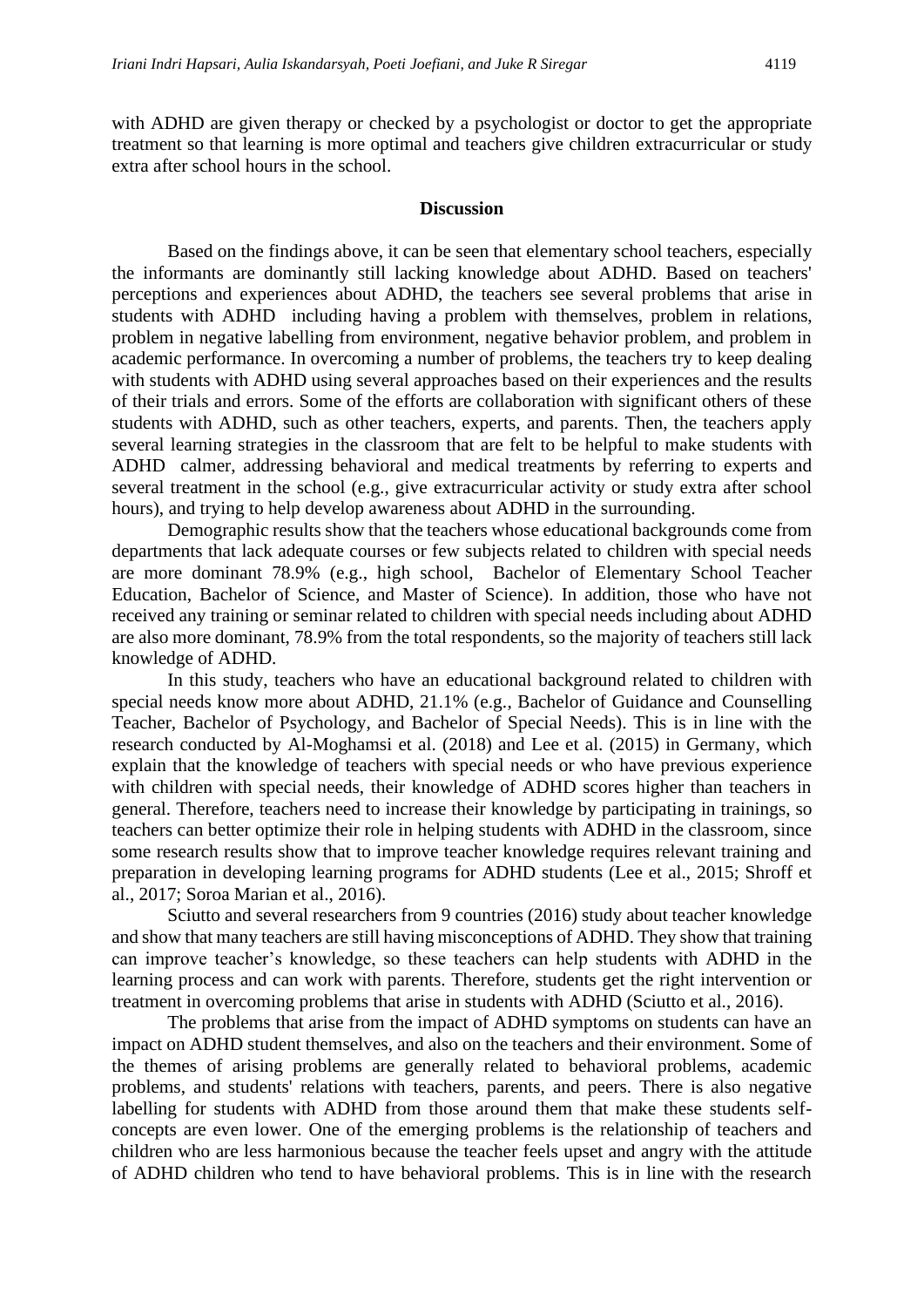findings of Rogers et al. (2015) which explain that teachers feel less able to build emotional bonds and cooperation with ADHD children compared to student with non ADHD. This can also be influenced by the teacher's lack of understanding of ADHD. Therefore, these teachers are less able to treat students with ADHD appropriately when they are facing various behavioral and academic problems that arise in students with ADHD.

Teachers need to have knowledge about students with ADHD to understand more and to build positive relationship with students with ADHD. The relationship between teacher and children plays an important role in controlling the problem of behavior from children with ADHD and has an impact on positive academic achievement in children. This is according to the opinion of Hernandez et al. (2017) who explain that the relationship between teacher and children plays an important role in the success of the learning process at school. Teachers who build positive relationships with children and teachers who strive to control their behavior to remain positive on children even with a variety of conditions without discrimination will be able to reduce conflicts between teachers and children. They can also improve children's academic achievement consistently. The relationship between teachers and students with ADHD that are emotionally close and collaborate together in various aspects plays an important role in improving academic achievement and the handling of behavioral problems in children with ADHD (Rogers et al., 2015). In addition, the positive impacts resulting from the positive teacher and children relationship can help students with ADHD feel happier and have better wellbeing. Teachers play an important role in improving students 'mental health, especially social and emotional well-being of children, and teachers need to have the confidence and skills to support students' mental health (Graham et al., 2011).

According to the teachers, one of problems for students with ADHD is they appear to have less confidence, their self-concept is lower than students without ADHD, because they feel different from their peers. They are often shunned by their peers and are valued negatively by those around them. The impact of these conditions makes children become uncomfortable, they have low wellbeing at school, and learning outcomes are not optimal. This is as explained by Barnes and Harrison (2017) that children with special needs including ADHD tend to have low subjective wellbeing compared to children in general. However, by experiencing wellbeing, children will have more enthusiasm to live their lives despite their various limitations and will have a more optimal development. Teachers play an important role in helping student with ADHD feel comfortable and experience wellbeing in school, so the learning outcomes are optimal by paying more attention and caring (Nguyen, 2016).

Academic problems are also a major problem that is often found in school-age students ADHD according to teachers, based on the results of this study. students with ADHD tend not to finish their work, cannot focus, so the learning outcomes are not optimal. This is in line with the study of Merril et al. (2017) that students with ADHD tend to have academic and underachievement problems that make them unable to complete their assignments. Therefore, they need a treatment to be able to help them become more optimal in their learning achievement.

Problems that arise as a result of the symptoms of ADHD require teachers to be able to deal with students with ADHD. Therefore, their behavior is more controlled, and learning is optimal even though it is not easy with the lack of information and knowledge the teachers have.

Teachers play an important role in increasing achievement and decreasing behavior problems in students with ADHD. Teachers need to play an active role in helping to deal with behavior and learning problems for each student. This includes for students with ADHD with various approaches that can be done by the teacher or in collaboration with other parties such as parents and experts in optimizing students. In this study, it is known that when the teachers try to do various approaches or strategies in dealing with students with ADHD, they are made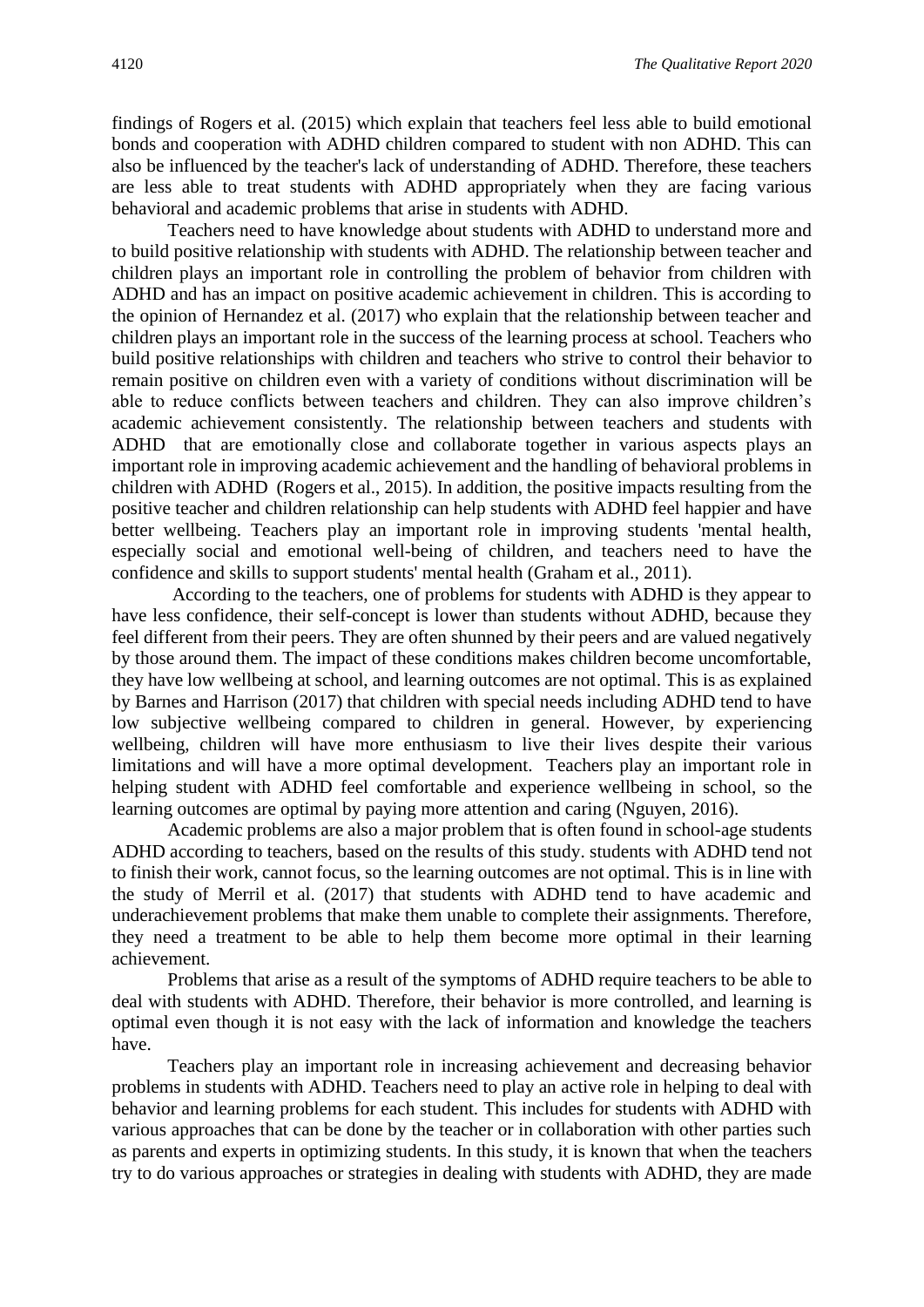based more on their instincts in treating students or based on daily experiences or discussions with friends/colleagues or other teachers because most of them are still lacking in knowledge about ADHD. For some teachers who are familiar with ADHD, they usually discuss with the school psychologist or they collaborate with parents or advise parents to perform further examinations with experts. Teachers who understand ADHD are also aware of some treatments that can be performed for students with ADHD, such as therapy or medication based on advice from experts. Some teachers also try to explain and encourage the environment, so environmental awareness increases towards ADHD such as explaining to their peers, to parents, and also to teachers who do not understand about ADHD. However, the teachers still feel that these efforts are not optimal, so they still need training and socialization related to ADHD to be able to play a more optimal role.

Findings from this study according to how the teachers deal with the problem of students with ADHD in school and the impact for students is in line with several previous studies. Teachers need several strategies to handle students with ADHD such as having a positive attitude, being patience (Sherman et al., 2008), providing support and being responsive to the children (Lee, 2012), providing emotional support and positive reinforcement (Stoutjesdikjk et al., 2013) Then, teachers need to collaborate with school psychologists in implementing various intervention strategies (DuPaul et al., 2011) and maintain the quality of the relationship between teachers and parents of ADHD students (Mautone et al., 2015). These efforts can have a positive and significant influence on the children's development, handle the problem behavior, and promote success in l.

Findings from this study are interesting to identify how teachers argued about the role of teachers to raise awareness about students with ADHD to the environment such as other teachers who have not had any knowledge about students with ADHD, the parents who reject or do not fully understand about behavior problem in students with ADHD, and to the peer of students with ADHD for more understanding, accepting, and supporting students with ADHD. Teachers can also give suggestion on several treatments such as taking extracurricular activities, providing additional time to study outside class hours, giving suggestion for treatment with instructions from the experts in handling students with ADHD.

This study shows data that, in general, teachers' knowledge about ADHD is still lacking, including in Indonesia. Although the government has tried to provide some trainings to improve human resources related to training about children with special needs, they are still inadequate. Therefore, more trainings need to be provided. In addition, the education system in universities, especially for those who will work as teachers, needs to provide special courses or training that can help prospective teachers to better understand students with special needs including ADHD.

The teachers still do not understand many of the behavioral characteristics of students with ADHD. Therefore, often a misconception exists, since teachers feel that there are many problems that occur in students with ADHD. Then, there is negative impact on these students and the environment, but the teachers do not understand how to handle the problems these students faced when they are at school. Teachers handle these students with ADHD only by trial and error, which sometimes works successfully but most often there are still difficulties that make student's performance in class less optimal. Therefore, this study is expected to provide input for the government and schools to optimize the role and skills of teachers so that they have more knowledge about students with ADHD and other students with special needs. This effort is also expected to help teachers understand the problems experienced by students with ADHD and be able to handle them and encourage their success and wellbeing in school.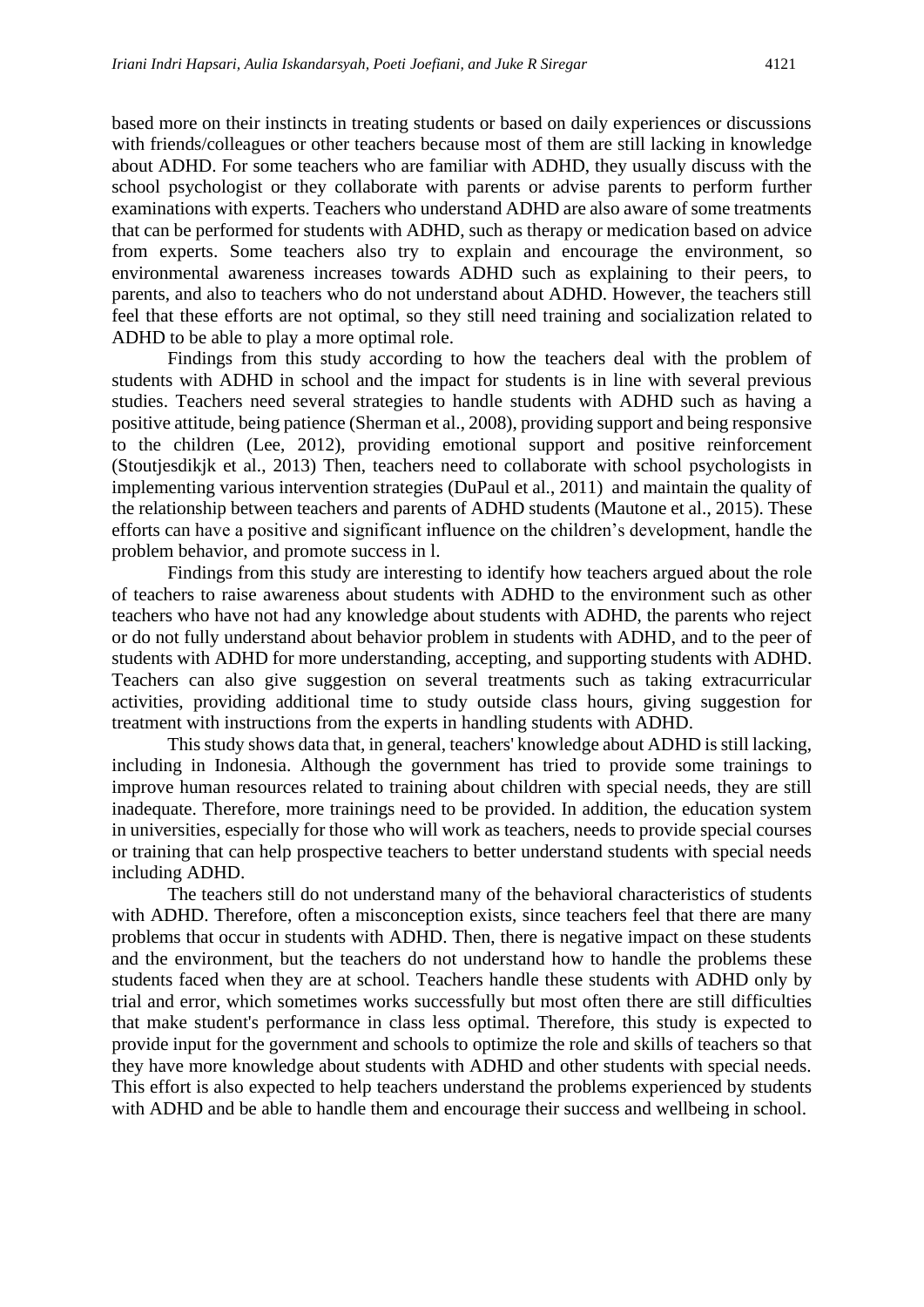#### **Recommendations and Limitations**

Teachers need to develop themselves more by finding information about ADHD more independently from various sources. Teachers need the supports from schools and governments by providing them with knowledge and training in dealing with students with ADHD. The teachers need to develop awareness for students with ADHD, therefore they are expected to continue to provide the best services for students with ADHD even though there is still minimal information.

This study contributes to the development of knowledge related to elementary school teachers' perceptions and experiences of ADHD students, especially in Indonesia. This study can also be useful for researchers, practitioners, and policy makers who want to study about teachers' perception and experience towards students with ADHD to encourage teachers' competencies to optimize success and wellbeing in students with ADHD.

This study has several limitations including the small number of samples, which are 38 teachers, who come from 8 schools, and are living in the area of Greater Jakarta. Therefore, the sample does not represent general teacher and school in Indonesia and the territory of Indonesia as a whole. This study is limited in generalization for the contexts of informants and of the country, Indonesia. More studies in Indonesia using a variety of methodological approaches and participants, and larger participant pool will continue to build our understanding of this important research about the relation of teachers and children with ADHD and for the study's generalization. In addition, the methods of data collection are limited from interviews and observation sources only. Interviews and observations conducted will be better if digging deeper and when a study coming from various sources other than only from interviews and observations to acquire deeper data.

#### **References**

- Act of The Republic of Indonesia on National Education System number 20 of 2003 (n.d). Retrieved April 14, 2020 from [http://www.flevin.com](http://www.flevin.com/)
- Adu, P. (2016, January 31). *Perfecting the art of qualitative coding* (Web Log Post). [https://www.qsrinternational.com/nvivo-qualitative-data-analysis](https://www.qsrinternational.com/nvivo-qualitative-data-analysis-software/resources/blog/perfecting-the-art-of-qualitative-coding)[software/resources/blog/perfecting-the-art-of-qualitative-coding](https://www.qsrinternational.com/nvivo-qualitative-data-analysis-software/resources/blog/perfecting-the-art-of-qualitative-coding)
- Al-Moghamsi Esra'a Yahya & Aljohani Abdulaziz. (2018). Elementary school teachers' knowledge of attention deficit/hyperactivity disorder*. Journal of Family Medicine and Primar Care, 7*(5)*,* 907-915. [https://doi.org/10.4103/jfmpc\\_183\\_18](https://doi.org/10.4103/jfmpc_183_18)
- American Psychiatric Association. (2013). *Diagnostic and statistical manual of mental disorders* (5th ed.). Washington, DC: American Psychiatric Association.
- Badan Pusat Statistik. (2017). Retrieved May 29, 2019 from [https://www.bps.go.id](https://www.bps.go.id/)
- Ballantine, C. (2015). Teacher knowledge and perception of students with an ADHD label. *Governors State University All Capstone Projects,* 113. <http://opus.govst.edu/capstones/113>
- Barkley, R. A. (1998*). Attention deficit hyperactivity disorder. A handbook for diagnosis and treatment.* New York: Guilford Press.
- Barnes, M., & Harrison, E. (2017). The wellbeing of secondary school pupils with special educational needs. *Research Report*. Department of Sociology, city university of London; Government social research. [https://www.gov.uk/government/publications/the-wellbeing-of-secondary-school](https://www.gov.uk/government/publications/the-wellbeing-of-secondary-school-pupils-with-sen)[pupils-with-sen](https://www.gov.uk/government/publications/the-wellbeing-of-secondary-school-pupils-with-sen)
- Bell, L., Long, S., Garvan, C., & Bussing, R. (2011). The impact of teacher credentials on ADHD Stigma Perceptions. *Psychology in the Schools*, *48*(2), 184–197.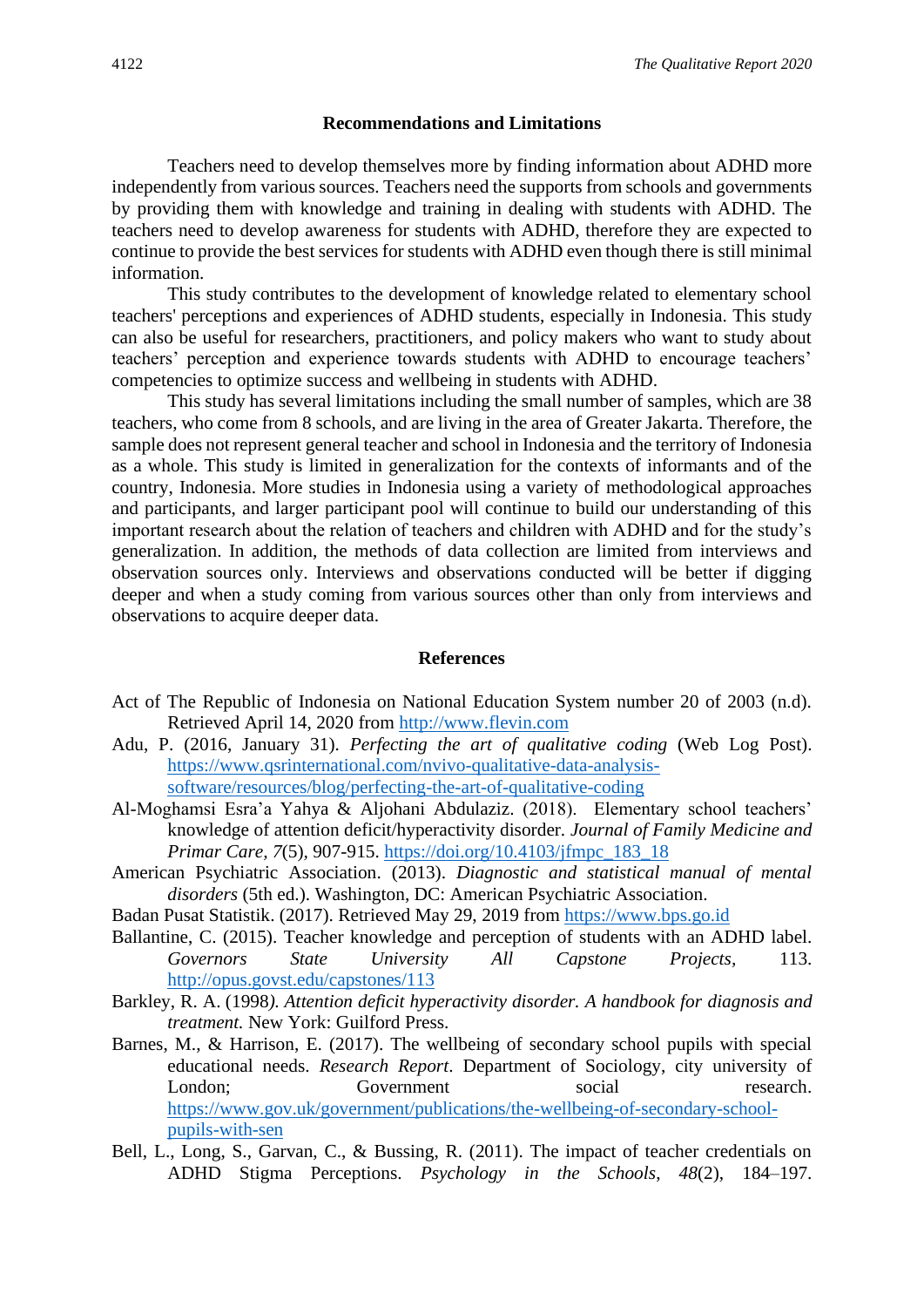<https://doi.org/10.1002/pits.20536>

- Blair, E. (2015). A reflective exploration of two qualitative data coding techniques. *Journal of Methods and Measurement in the Social Sciences, 6*(1), 14-29. <https://doi.org/10.2458/v6i1.18772>
- Boyatzis, R. (1998). *Transforming qualitative information: Thematic analysis and code development*. Thousand Oaks, CA: Sage.
- Braun, V., & Clarke, V. (2006). Using thematic analysis in psychology. *Qualitative Research in Psychology,* 3(2), 77-101.<http://dx.doi.org/10.1191/1478088706qp063oa>
- Clarke, V., & Braun, V. (2017). Thematic analysis. *The Journal of Positive Psychology, 12*(3), 297-298, DOI: 10.1080/17439760.2016.1262613
- Creswell, J. W. (2014). *Research design: Qualitative, quantitative, and mixed methods approaches* (4th ed.). SAGE.
- Crowe, S., Cresswell, K., Robertson, A., Huby, G., Avery, A., & Sheikh, A. (2011). The case study approach. *BMC Medical Research Methodology, 11***,** 100. <https://doi.org/10.1186/1471-2288-11-100>
- Danielson, M. L., Bitsko, R. H., Ghandour, R. M., Holbrook, J. R., Kogan, M. D., & Blumberg, S. J. (2018a). Prevalence of parent-reported ADHD diagnosis and associated treatment among U.S. children and adolescents, 2016. *Journal of Clinical Child and Adolescent Psychology, 47*(2), 199–212.<https://doi.org/10.1080/15374416.2017.1417860>
- Danielson, M. L., Visser, S. N., Chronis-Tuscano, A., & DuPaul, G. J. (2018b). A national description of treatment among United States children and adolescents with Attention-Deficit/Hyperactivity Disorder. *The Journal of Pediatrics*, *192*, 240–246.e1. <https://doi.org/10.1016/j.jpeds.2017.08.040>
- DuPaul, G. J., Weyandt, L. L., & Janusis, G. M. (2011). ADHD in the classroom: Effective intervention strategies. *Theory into Practice*, *50*(1), 35–42. <https://doi.org/10.1080/00405841.2011.534935>
- Ewe, L. P. (2019). ADHD symptoms and the teacher–student relationship: A systematic literature review. *Emotional and Behavioural Difficulties, 24*(2), 136- 155. DOI: 10.1080/13632752.2019.1597562
- Graham, A., Phelps, R., Maddison, C., & Fitzgerald, R. (2011). Supporting children's mental health in schools: Teacher views. *Teachers and Teaching: Theory and Practice*, *17*(4), 479–496.<https://doi.org/10.1080/13540602.2011.580525>
- Harsono, K., & Wiguna, T. (2014). Knowledge / understanding, perception, and attitude towards Attention Deficit / Hyperactivity Disorder (ADHD) among elementary school teachers in Jakarta. *Conference: 61st Meeting of American Academy of Child and Adolescent Psychiatry*. <https://www.researchgate.net/publication/267529762c>
- Hasan, M., & Tripathi N. (2014). Teacher's perception on children having Attention Deficit Hyperactivity Disorder (ADHD). *Universal Journal of Psychology 2*(2), 59-64*.* DOI: 10.13189/ujp.2014.020202
- Hernández, M. M., Valiente, C., Eisenberg, N., Berger, R. H., Spinrad, T. L., VanSchyndel, S. K., Silva, K., Southworth, J., & Thompson, M. S. (2017). Elementary children's effortful control and academic achievement: The mediating role of teacher–children relationship quality. *Early Childhood Research Quarterly*, *40*, 98–109. <https://doi.org/10.1016/j.ecresq.2016.10.004>
- Hong, Y. (2008). Teachers' perceptions of young children with ADHD in Korea. *Early Child Development and Care, 178*(4), 399-414. DOI: 10.1080/03004430701321829
- Lawrence, K., Estrada, R. D., & McCormick, J. (2017). Teachers' experiences with and perceptions of students with Attention Deficit/Hyperactivity Disorder*. Journal of Pediatric Nursing, 36,* 141–148*.* doi:10.1016/j.pedn.2017.06.010
- Lee, J. S. (2012). The effects of the teacher-student relationship and academic press on student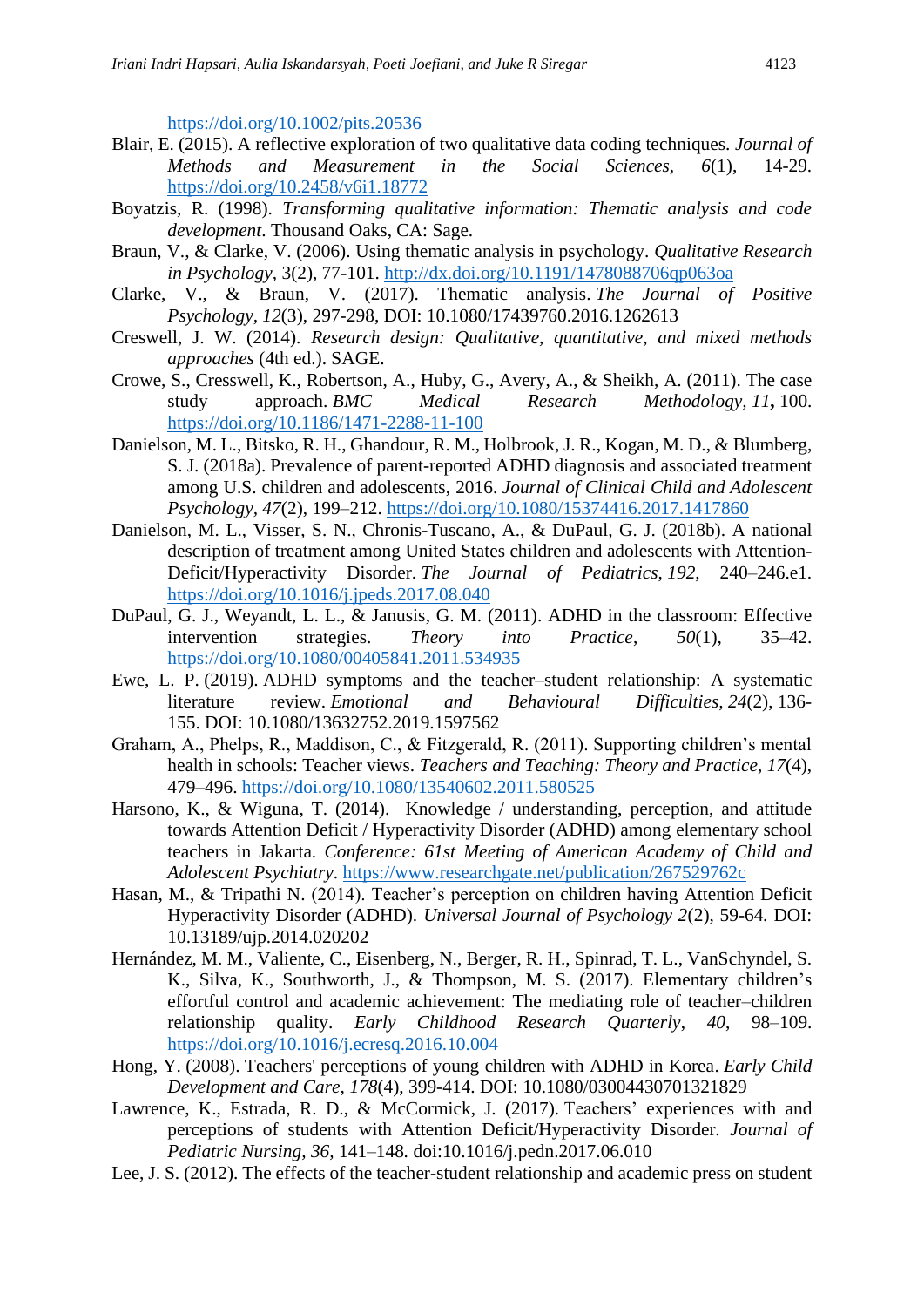engagement and academic performance. *International Journal of Educational Research*, *53*, 330–340.<https://doi.org/10.1016/j.ijer.2012.04.006>

- Lee, Y., Lammers, H. S., & Witruk, E. (2015). Knowledge of Attention/Deficit Hyperactivity Disorder (ADHD): A comparison of pre-service teachers in primary and special education in Germany. *Health Psychology Report, 3*(3), 237-245. <https://doi.org/10.5114/hpr.2015.54104>
- Mautone, J. A., Marcelle, E., Tresco, K. E., & Power, T. J. (2015). Assessing the quality of parent-teacher relationships for student with ADHD. *Psychology in the Schools*, *52*(2), 196-207.
- Martin, A. J. (2014). The role of ADHD in Academic adversity: Disentangling ADHD effects from other personal and contextual factors. *School Psychology Quarterly, 29*, 395-408. <https://doi.org/10.1037/spq0000069>
- Merril, B. M., Morrow, A. S., Altszuler, A. R., Macphee, F. L., Gnagy, E. M., Greiner. A. R., Coles, E. K., Raiker, J. S., Coxe, S., & Pelham, W. E. (2017). Improving homework performance among children with ADHD: A randomized clinical trial. *Journal of Consulting and Clinical Psychology, 85*(2), 111-122. <https://doi.org/10.1037/ccp0000144>
- Mueller, A. K., Fuermaier, A. B., Koerts, J., & Tucha, L. (2012). Stigma in attention deficit hyperactivity disorder. *Attention Deficit and Hyperactivity Disorders*, *4*(3), 101–114. <https://doi.org/10.1007/s12402-012-0085-3>
- Mulyasa, H. E. (2007). *Menjadi guru profesional*. Bandung: PT Remaja Rosdakarya.
- Noddings, N. (2016). Moral life and education. *Action in Teacher Education, 38*(3), 212- 216. DOI: 10.1080/01626620.2016.1194783
- Nguyen, M. J. (2016). *Understanding the role of caring in teaching*. Philosophy of Education Society of Great Britain Annual Conference, New College Oxford (1-3 April 2016). Retrieved from [http://www.philosophy-of-education.org/dotAsset/5ea6e950-1e25-](http://www.philosophy-of-education.org/dotAsset/5ea6e950-1e25-4058-90fa-5eaaf2b22425.pdf) [4058-90fa-5eaaf2b22425.pdf](http://www.philosophy-of-education.org/dotAsset/5ea6e950-1e25-4058-90fa-5eaaf2b22425.pdf)
- Rogers, M., & Tannock, R. (2013). Are classrooms meeting the basic psychological needs of children with ADHD symptoms? A self-determination theory perspective. *Journal of Attention Disorders*, 22(14), 1354-1360.<https://doi.org/10.1177/1087054713508926>
- Rogers, M., Bélanger-Lejars, V., Toste, J. R., & Heath, N. L. (2015). Mismatched: ADHD symptomatology and the teacher–student relationship. *Emotional and Behavioural Difficulties*, *20*(4), 333–348.<https://doi.org/10.1080/13632752.2014.972039>
- Saputro, D. (2009). *ADHD (Attention Deficit/Hyperactivity Disorder)*. Jakarta: Agung Seto.
- Sarma, A., & Dunay A., (2018). An analysis on education for children with disabilities: A qualitative study on head- teachers, teachers, and conductor-teachers perception towards inclusion in Hungary. *Journal of Advanced Management Science, 6*(2), 117- 123*.* DOI: 10.18178/joams.6.2.117-123
- Sayal, K., Prasad, V., Daley, D., Ford, T., & Coghill, D. (2018). ADHD in children and young people: prevalence, care pathways, and service provision. *The Lancet Psychiatry, 5*(2), 175–186. doi:10.1016/s2215-0366(17)30167-0
- Sciutto, M. J., Terjesen, M. D., Kuc, A., Michalová, Z., Schmiedeler, S., Antonopoulou, K., Lee, J.-y., Shaker, N. Z., Alkahtani, K., Drake, B., & Rossouw, J. (2016). Crossnational comparisons of teachers' knowledge and misconceptions of ADHD. *International Perspectives in Psychology: Research, Practice, Consultation*, *5*(1), 34– 50.<http://dx.doi.org/10.1037/ipp0000045>
- Shaw, P., Stringaris, A., Nigg, J., & Leibenluft, E. (2015). Emotional dysregulation and attention-deficit/hyperactivity disorder. *NIH Public Access*, *171*(3), 276–293. <https://doi.org/10.1176/appi.ajp.2013.13070966.Emotional>
- Sherman, J., Rasmussen, C., & Baydala, L. (2008). The impact of teacher factors on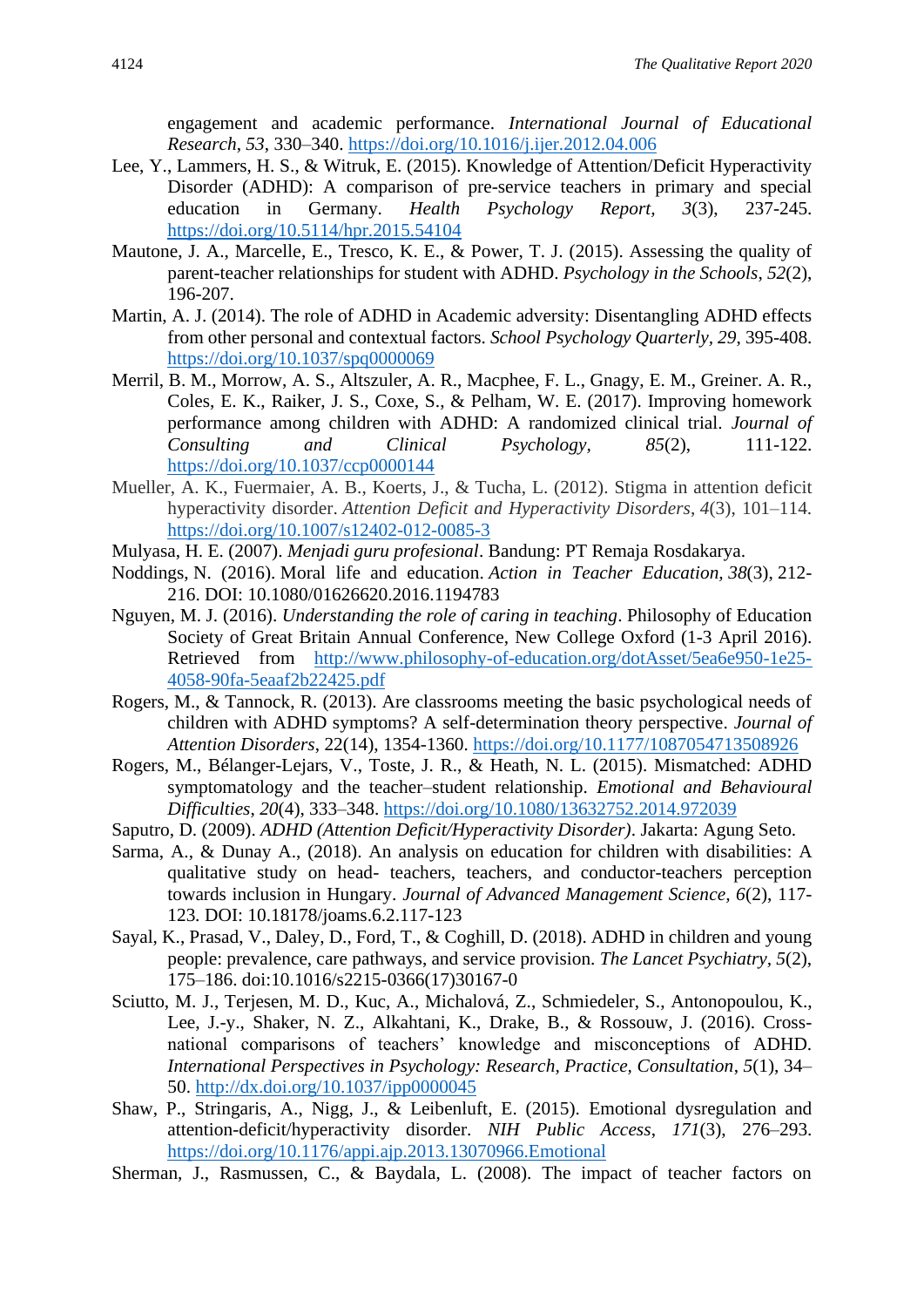achievement and behavioural outcomes of children with Attention Deficit/Hyperactivity Disorder (ADHD): A review of the literature. *Educational Research*, *50*(4), 347–360.<https://doi.org/10.1080/00131880802499803>

- Shroff, H. P., Hardikar-Sawant, S., & Prabudhesai, A. D. (2017). Knowledge and misperceptions about Attention Deficit Hyperactivity Disorder (ADHD) among school teachers in Mumbai India. *International Journal of Disability, Development and Education. 64*(5), 514-525.<https://doi.org/10.1080/1034912x.2017.1296937>
- Soroa, M., Gorostiaga A., & Balluerka, N. (2016). Teachers' knowledge of ADHD: Relevance of training and individual perceptions. *Revista de Psicodidactica, 21*(2), 205-226*.* <https://doi.org/10.1387/revpsicodidact.14023>
- Stoutjesdikjk, R., Scholte, E. M., & Swaab, H. (2013). Behavioral and academic progress of children displaying substantive ADHD behaviors in special education: A 1-year follow up. *Journal of Attention Disorder, 20*(1), 21-33. <https://doi.org/10.1177/1087054712474687>
- Taanila, A., Ebeling, H., Tiihala, M., Kaakinen, M., Moilanen, I., Hurtig, T., & Yilherva, A., (2014). Association between childhood specific Learning difficulties and school performance in adolescents with and without ADHD symptom: A 16-year-follow up. *Journal of Attention Disorder, 18*, 61-72*.* <https://doi.org/10.1177/1087054712446813>
- Undang-undang (UU) tentang Sistem Pendidikan Nasional. (2003, 08 July). Retrieved April 14, 2020 from [https://peraturan.bpk.go.id](https://peraturan.bpk.go.id/)
- Willig, C., & Stainton-Rogers, W. (Eds.). (2008). *The SAGE handbook of qualitative research in psychology*. London: SAGE. doi: 10.4135/9781848607927
- Yardley, L. (2017). Demonstrating the validity of qualitative research. *The Journal of Positive Psychology,* 12(3), 295-296. DOI: 10.1080/17439760.2016.1262624

## **Author Note**

Iriani Indri Hapsari (ORCD [ID:](https://nam10.safelinks.protection.outlook.com/?url=https%3A%2F%2Forcid.org%2F0000-0002-1026-0215&data=04%7C01%7Cron%40nova.edu%7C1ca8172d5df04babef1108d88eace44d%7C2c2b2d312e3e4df1b571fb37c042ff1b%7C1%7C1%7C637416221227115613%7CUnknown%7CTWFpbGZsb3d8eyJWIjoiMC4wLjAwMDAiLCJQIjoiV2luMzIiLCJBTiI6Ik1haWwiLCJXVCI6Mn0%3D%7C2000&sdata=SmHXz5eVObSBf0%2BGhW2BaXIcHsXeXAoHUUPOuJQZBTY%3D&reserved=0) [0000-0002-1026-0215\)](https://nam10.safelinks.protection.outlook.com/?url=https%3A%2F%2Forcid.org%2F0000-0002-1026-0215&data=04%7C01%7Cron%40nova.edu%7C1ca8172d5df04babef1108d88eace44d%7C2c2b2d312e3e4df1b571fb37c042ff1b%7C1%7C1%7C637416221227115613%7CUnknown%7CTWFpbGZsb3d8eyJWIjoiMC4wLjAwMDAiLCJQIjoiV2luMzIiLCJBTiI6Ik1haWwiLCJXVCI6Mn0%3D%7C2000&sdata=SmHXz5eVObSBf0%2BGhW2BaXIcHsXeXAoHUUPOuJQZBTY%3D&reserved=0) is doctoral student at Faculty of Psychology, Padjadjaran University. He also works as a lecturer at the Jakarta State University, Faculty on education psychology. His research interests include psychology and education, especially related to child development, special needs education, well-being and parenting. Please direct correspondence to [iriani17001@mail.unpad.ac.id](mailto:iriani17001@mail.unpad.ac.id) or [Iriani@unj.ac.id.](mailto:Iriani@unj.ac.id)

Aulia Iskandarsyah, PhD (ORCID ID [0000-0002-9526-6922\)](https://nam10.safelinks.protection.outlook.com/?url=https%3A%2F%2Forcid.org%2F0000-0002-9526-6922&data=04%7C01%7Cron%40nova.edu%7C1ca8172d5df04babef1108d88eace44d%7C2c2b2d312e3e4df1b571fb37c042ff1b%7C1%7C1%7C637416221227120601%7CUnknown%7CTWFpbGZsb3d8eyJWIjoiMC4wLjAwMDAiLCJQIjoiV2luMzIiLCJBTiI6Ik1haWwiLCJXVCI6Mn0%3D%7C2000&sdata=bi96nS%2BZTR9LY0lFWcdwE3PBD4tQwmz61V949UAIHik%3D&reserved=0) is a health and clinical psychologist who currently works as a lecturer and researcher at the Department of Clinical Psychology, Faculty of Psychology Universitas Padjadjaran, Indonesia. His expertise and research focus on clinical and health psychology, psychotherapy, qualitative research and mixed-method, in particular on health behavior, behavior change, psychosocial problem related to illness, psycho-education, quality of life, and well-being. Please direct correspondence to [a.iskandarsyah@unpad.ac.id.](mailto:a.iskandarsyah@unpad.ac.id)

Dr. Poeti Joefiani, M.Psi, Psikolog is a child and clinical psychologist who currently works as a lecturer and researcher at the Department of Child Psychology, Faculty of Psychology Universitas Padjadjaran, Indonesia. Her expertise and research focus on moral development, wellbeing, child, adolescent development and ADHD. Please direct correspondence to [poeti.psi@gmail.com.](mailto:poeti.psi@gmail.com)

Prof. Dr. Juke R Siregar, M.Pd, Psikolog is a child and clinical psychologist who currently works as a lecturer and researcher at the Department of Child Psychology, Faculty of Psychology Universitas Padjadjaran, Indonesia. Her expertise and research focus on child, adolescent with ADHD & family; child, adolescent and family development; and wellbeing. Please direct correspondence to [Jukesiregar@yahoo.co.id.](mailto:Jukesiregar@yahoo.co.id)